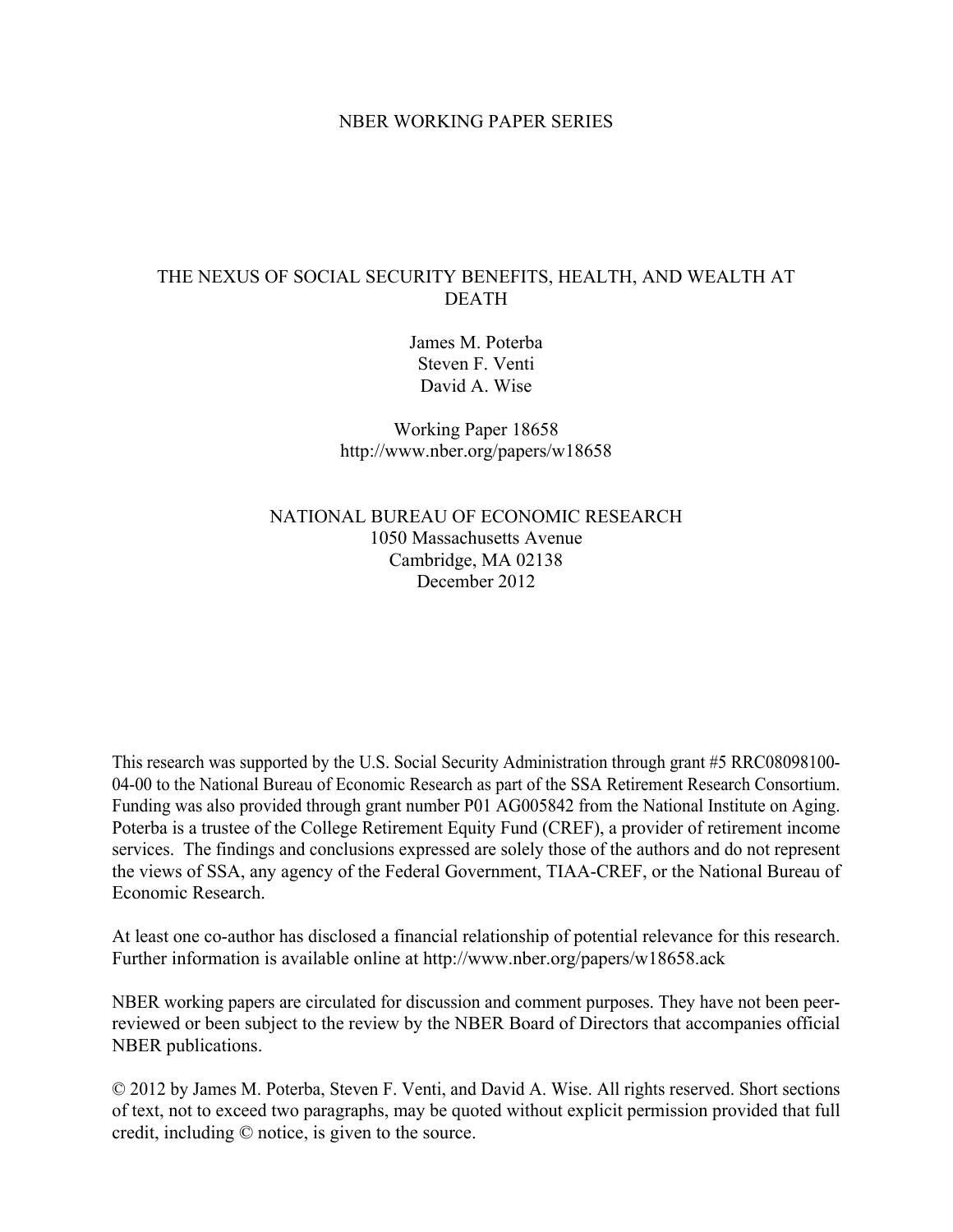The Nexus of Social Security Benefits, Health, and Wealth at Death James M. Poterba, Steven F. Venti, and David A. Wise NBER Working Paper No. 18658 December 2012 JEL No. H55,I14

### **ABSTRACT**

Social Security benefits are the most important component of the income of a large fraction of older Americans. A significant fraction of persons approach the end of life with few financial assets and no home equity, relying almost entirely on Social Security benefits for support. Whether persons reach late-life with positive non-annuity wealth depends importantly on health, which is quite persistent over the life-time. Persons in poor health in old age have a higher-than-average probability of having experienced low earnings while in the labor force, which puts them at greater risk of having low Social Security benefits in retirement. While the progressivity of the Social Security benefit formula provides a safety net to support low-wage workers in retirement, a noticeable fraction of persons, especially those in single-person households, still have income below the poverty level in their last years of life. Many of these individuals have few assets to draw on to supplement their income, and are in poor health. In general, low assets and low income in old age are strongly related to poor health. We explore this nexus and describe the relationship between Social Security benefits and the exhaustion of non-annuity assets near the end of life. We examine the relationship between the drawdown of assets between the first year an individual is observed in the AHEAD data (1995) and the last year that individual is observed before death, and that individual's health, Social Security benefits, and other annuity benefits. We conclude that Social Security and defined benefit pension benefits are strongly "protective" of non-annuity assets, with a negative relationship between these income flows and the likelihood of exhausting non-annuity assets. We also find that poor health is an important determinant of the drawdown of non-annuity wealth.

James M. Poterba Department of Economics MIT, E52-350 50 Memorial Drive Cambridge, MA 02142-1347 and NBER poterba@nber.org

Steven F. Venti Department of Economics 6106 Rockefeller Center Dartmouth College Hanover, NH 03755 and NBER steven.f.venti@dartmouth.edu

David A. Wise Harvard Kennedy School 79 John F. Kennedy Cambridge, MA 02138 and NBER dwise@nber.org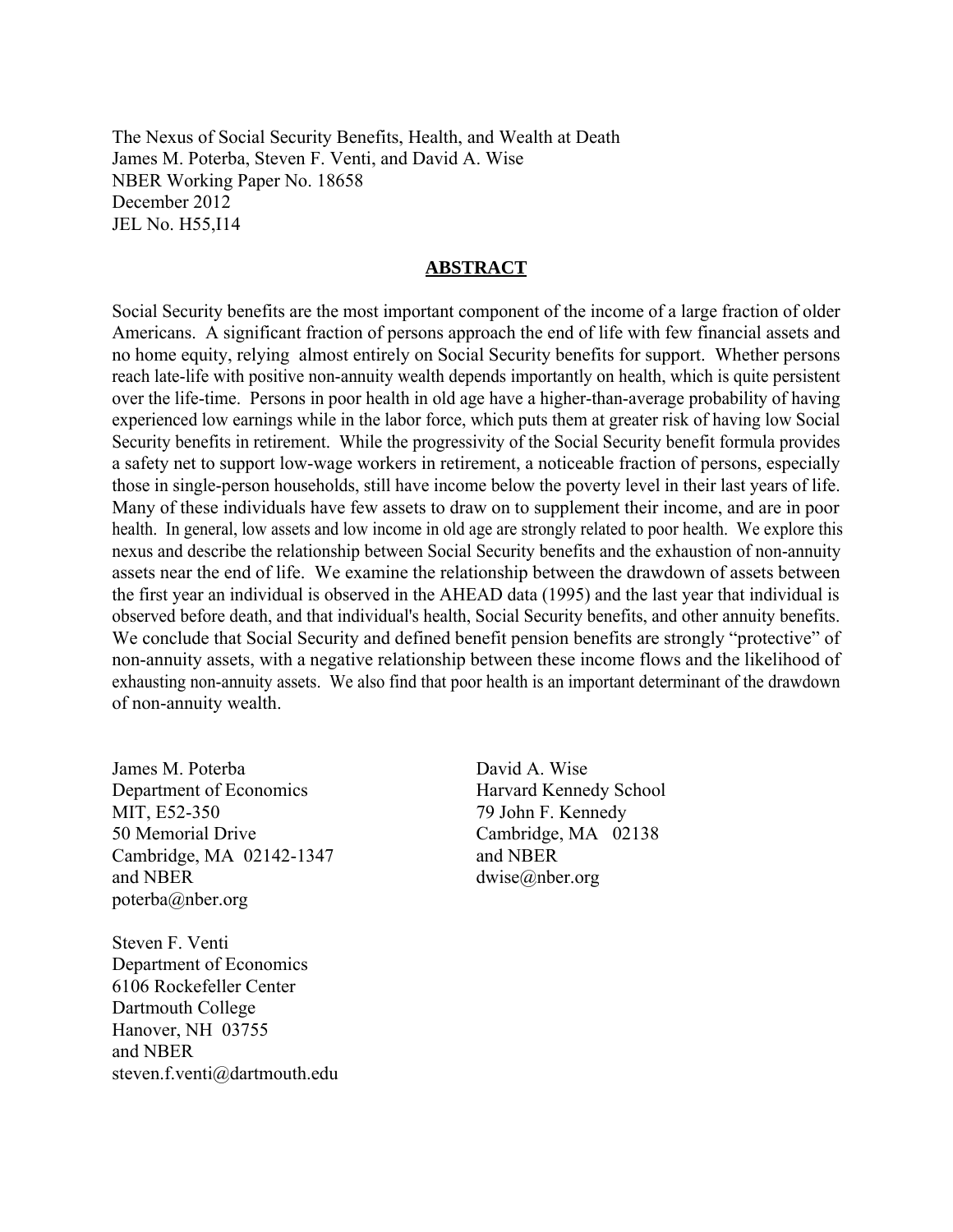The three legged stool representing employer-provided pensions, private saving, and Social Security benefits is commonly used to describe support in retirement. However, a large fraction of retirees balance on only one leg, Social Security, and those balancing on this single leg are also in the poorest health. Poterba, Venti, and Wise (hereafter PVW) (2012a) find that 40 percent of all persons approach their last year of life with less than \$20,000 in annuity income and less than \$10,000 in financial assets. Individuals in this group rely primarily on Social Security; for some, this income is supplemented by defined benefit pension benefits. Sixty-eight percent of those in this group also have no housing wealth, and they are also on average in much poorer health that persons with higher levels of income and liquid assets. This raises the concern that adverse health events in old age may lead individuals to exhaust their assets.

 We estimate how the drawdown of non-annuity wealth in the years preceding death is related to the receipt of Social Security benefits, defined pension benefits, and the level and change in health in the last years of life. In particular, we want to know whether Social Security income is protective of nonannuity assets. Are persons with more Social Security income able to cover health and other expenses with less need to drawdown savings? Our analysis is based on the drawdown of the non-annuity assets of persons in the Asset and Health Dynamics Among the Oldest Old (AHEAD) cohort of the Health and Retirement Study (HRS). We observe these persons from 1995 until their death. A large proportion of this cohort died between 1995 and the latest available survey wave in 2010.

The analysis of the post-retirement evolution of non-annuity wealth also helps to fill a gap in what we know about income that older Americans draw from accumulated assets. Using the three legged stool metaphor again, households may draw support in retirement from Social Security benefits, employer-provided pensions, income from accumulated assets, and by drawing down their asset holdings. Income from Social Security benefits and annuity income from the second leg—principally defined benefit (DB) pensions—are accurately measured in surveys such as the HRS. Some income flows from assets, such as interest and dividends, are well-measured, but the accruing value of capital gains is likely to be measured with substantial error. Moreover, it is often difficult to measure the drawdown of assets that households use to supplement their other sources of support. This includes withdrawals from tax-deferred personal retirement accounts (PRAs) such as IRAs and 401(k)s, which are becoming increasingly important for recent retirees. Fisher (2007) and Anguelov, Iams and Purcell (2012) provide summary information on these withdrawals. Households may draw on these asset reserves to bridge the gap whenever expenditures particularly unanticipated expenditures—exceed annuity income.

 In this paper, we examine how the rate of asset spend-down is related to health and on the presence of other sources of income. By considering income from Social Security and DB pensions jointly with changes in asset stocks, we hope to develop a more complete picture of the financial resources available to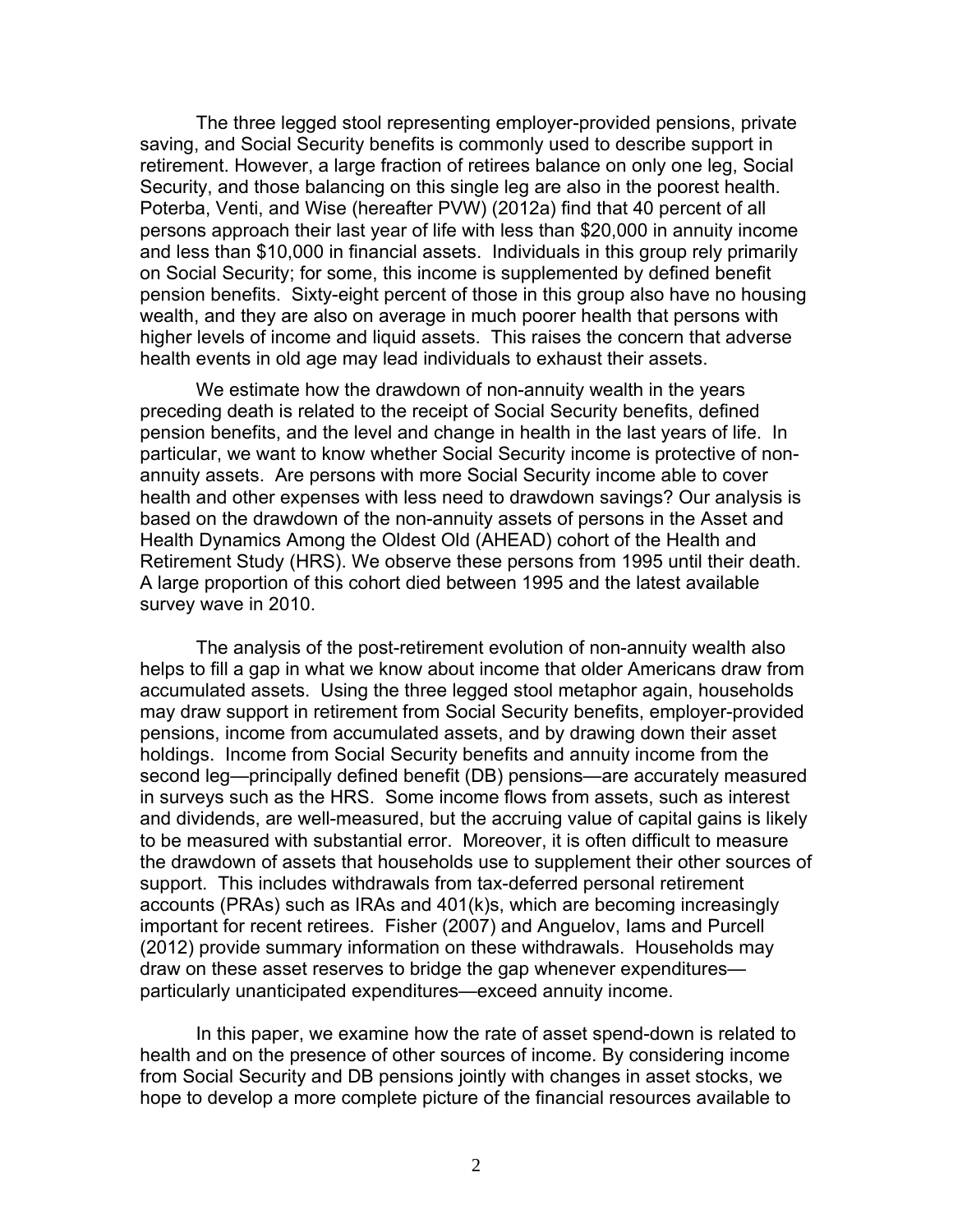the elderly. We are also interested in the association between health status and these other variables.

 The analysis is based on wave-to-wave changes in the assets of AHEAD households. For persons with the same level of assets in a particular wave, we ask how the level of assets in the next wave depends on the initial level of health, the change in health between the waves and the receipt of annuity income. We estimate how the level of assets in each wave is related to annuity income and health, given the level of assets in the prior wave. The links between health events and asset drawdown have been explored in a number of earlier studies. Smith(1999, 2004, 2005) and Coile and Milligan (2009) are notable contributions. In PVW (2010), we estimated the total cost of poor health by examining the association between poor health and the rate of change of wealth in retirement. In this paper, we examine how annuitized income streams from Social Secuirty and DB pensions affect this association.

 The paper is divided into four sections. Section 1 describes the data that underlies the empirical analysis and explains briefly the health index that is a key component of the analysis. Section 2 presents descriptive data on the trajectory of assets during the retirement years. Section 3 reports our empirical results. Section 4 concludes and suggests several directions for further work.

## **Section 1. The Data and Health Index**

 *The AHEAD Survey:* The analysis is based on data from the Asset and Health Dynamics Among the Oldest Old (AHEAD) survey of households that contained a person age 70 or older in 1993. These households were resurveyed again in 1995 and in every other year beginning in 1998 through 2010. In 1995 the AHEAD sample became one of several cohorts in the Health and Retirement Study (HRS). The AHEAD collects detailed information on household structure, sources of income, and assets. Because these households were at an advanced age when first surveyed in 1993, a large number of original respondents had died by 2010. This analysis focuses primarily on assets and income in the last survey wave prior to the wave in which a respondent is known to be deceased. We refer to this wave as the "last year observed" (LYO). Given the two-year spacing of waves (after 1998) in the AHEAD, the LYO will be within two years of the date of death. Persons who leave the sample, but are not known to have died, are excluded from the analysis.

 The AHEAD respondents were first interviewed in 1993. However the data for 1993 are excluded from this analysis for two reasons. First, as Rohwedder, Haider and Hurd (2006) explain, financial assets were underreported in 1993. Second, several of the key variables that we use to construct a health index were not included in the 1993 survey instrument. Our analysis therefore uses data for 1995, 1998, 2000, 2002, 2004, 2006, 2008 and 2010. All asset and income amounts are converted to 2010 dollars using the CPI-U.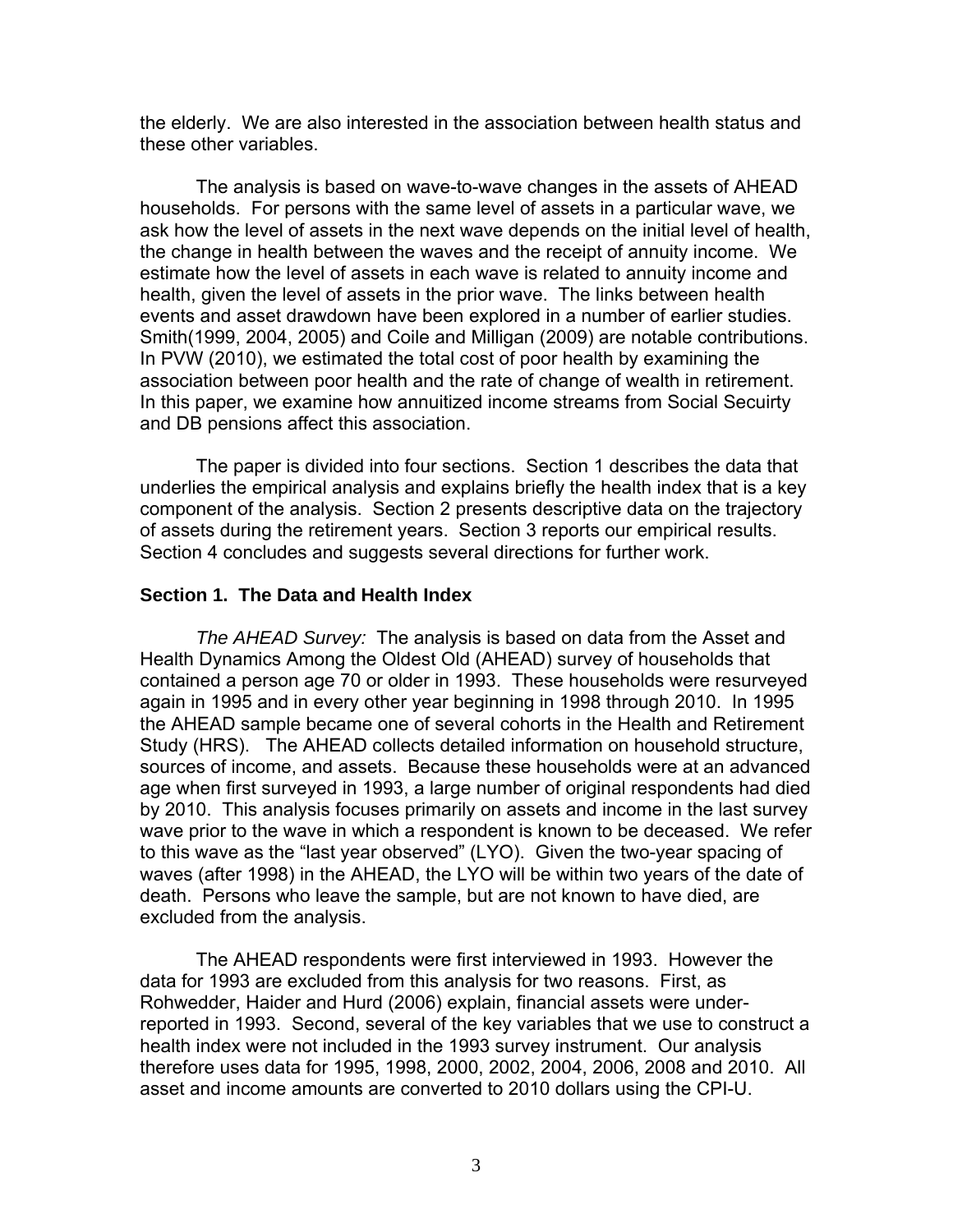The unit of observation is the person. All income and asset amounts associated with the person are for the household. To structure the analysis we will first divide the AHEAD respondents into three groups defined by family status when first observed in 1993 and family status in the last year observed before death. These family "pathway" groups are: (1) persons in one-person households in 1993 that remain one-person households until last observed, (2) persons in two-person households in 1993 whose spouse is deceased in the last year observed before the person's death, and (3) persons in two-person households in 1993 whose spouse is alive when the person is last observed.<sup>1</sup> We often refer to the second group as "two-to-one" households (the number of persons in the household in 1995 and the number in the LYO) and to the third group as "two-to-two" households. Most analyses are performed separately for each of these family "pathway" groups.

 *The Health Index:* We use an index of health based on the first principal component of responses to 27 health-related questions contained in the AHEAD. These questions asked about functional limitations, the presence of health conditions and other indicators of overall health. The list of questions used to construct the index and a discussion of the general properties of earlier versions of the index are reported in PVW (2010, 2012b). The index used here is based on all respondents in all cohorts in the HRS between 1992 and 2010 with the exception of the 1993 AHEAD cohort. Initial analysis revealed that principal component loadings were stable over time and similar for men and women, so we have pooled waves and combined men and women. For each respondent a raw health score is obtained from the principal component loadings and the raw scores have been converted to percentiles (1 to 100). Thus a value of the health index of 25 implies that a person's health is at the  $25<sup>th</sup>$  percentile of all HRS respondents in all years. The index has several important properties, which are summarized in more detail in PVW (2012b): 1) it is strongly related to the drawdown of assets as shown in our previous work, 2) it is stable over time--the weights given to each of the health variables vary very little as persons age, 3) it is strongly related to mortality, 4) it is strongly predictive of future health events such as stroke and the onset of diabetes, 5) it is strongly related to economic outcomes prior to retirement as well as to post-retirement outcomes. Figure 1-1 shows the  $10^{th}$ , 50<sup>th</sup>, and 90<sup>th</sup> percentiles of health by age. In reporting results below we often refer to the effect of a 10 percentile point change in health. We can see in Figure 1-1 that 10 percentile points covers a much greater portion of the total range in health for the oldest persons. For example, the difference between the health index value for the individual in the  $10<sup>th</sup>$  percentile of all 72year olds, and the value of that index for the individual in the  $90<sup>th</sup>$  percentile at age 72, is about 73 percentile points. The comparable difference is about 49 percentile points at age 90.

 $\overline{a}$ 

<sup>&</sup>lt;sup>1</sup>A fourth group, persons in one-person households in 1993 who later married, is excluded from the analysis because sample sizes are too small for meaningful analysis.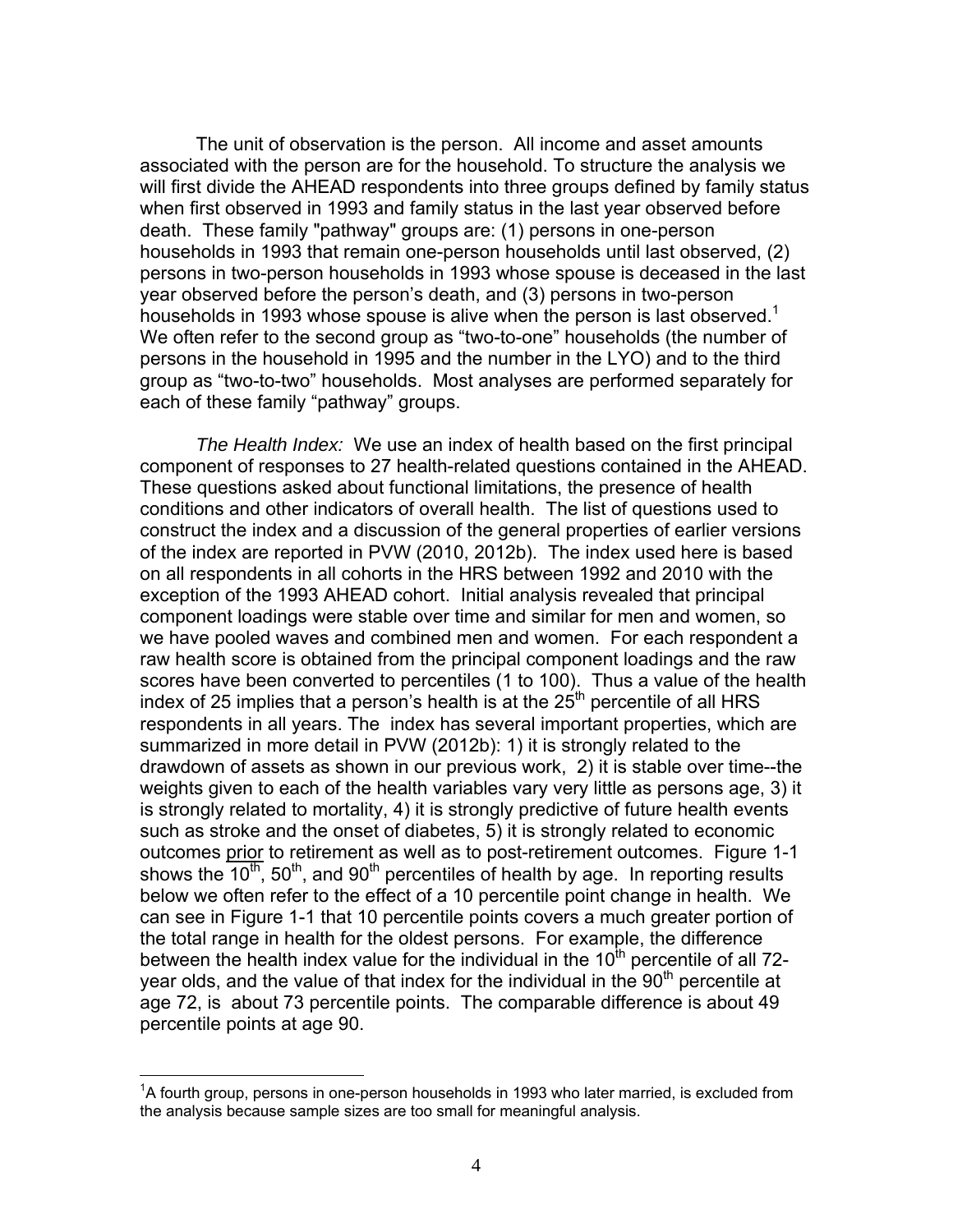

**Section 2. Descriptive Findings**

To motivate our descriptive analysis of wealth trajectories, health, and income flows, Figure 1-2 illustrates the potential pathways through which poor health can affect wealth at older ages. The schematic suggests two potential pathways between poor health and post-retirement asset draw-down, keeping in



mind the correlation between pre- and post-retirement health status. First, poor health is associated with high postretirement medical costs which may be financed by drawing on assets after retirement. Second, poor health contributes to low earnings prior to retirement. In turn low earnings reduce postretirement assets in two ways— (1) low pre-retirement earnings limit the accumulation of retirement assets which in turn contributes to low asset levels at retirement and (2) low pre-

retirement earnings reduce the level of Social Security and private pension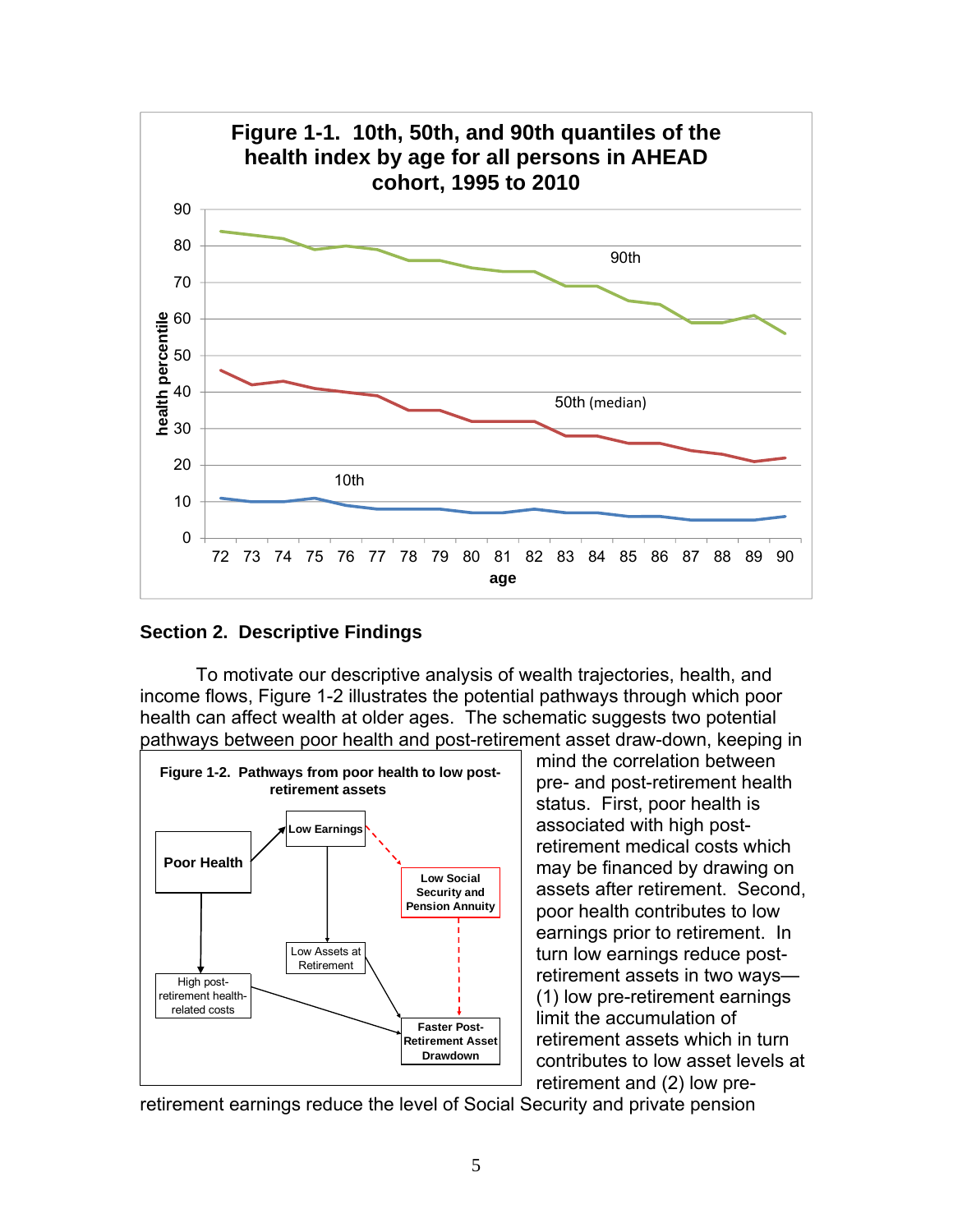annuities paid after retirement. We are particularly interested in how the drawdown of non-annuity assets and the level of non-annuity assets at death are related to health status and to Social Security benefits

*Trends in Wealth from 1993 to the Last Year Observed:* Several figures and tables help to motivate the analysis. Figure 1-3 shows the evolution of nonannuity wealth (primarily housing and other real estate, financial assets and PRA balances) by last year observed (LYO) for each of the three family pathways. The last point plotted in each segment identifies the last year observed. Persons for whom the last year observed is 2006 or earlier died between the 2006 and 2008 waves; if the last year observed is 2010 (the "top" segment in each family pathway group) then the person is still alive in 2010 which is the last year for which data are available. Most waves in the AHEAD are spaced two years apart, with the exception of a three year gap between the 1995 and 1998 waves. Thus for persons who have a last year observed before 2010, the last observation may be up to two years before the actual date of death (or three years if the last year observed is 1995.) The estimation procedure discussed below essentially estimates how these trends for individuals are related to health and annuity income.



Two features of Figure 1-3 stand out. First the non-annuity wealth of persons in the single-person pathway is much lower than the comparable wealth of persons in the two-to-one person pathway, who in turn have much lower wealth than persons in the two-to-two person pathway. Second, there is a strong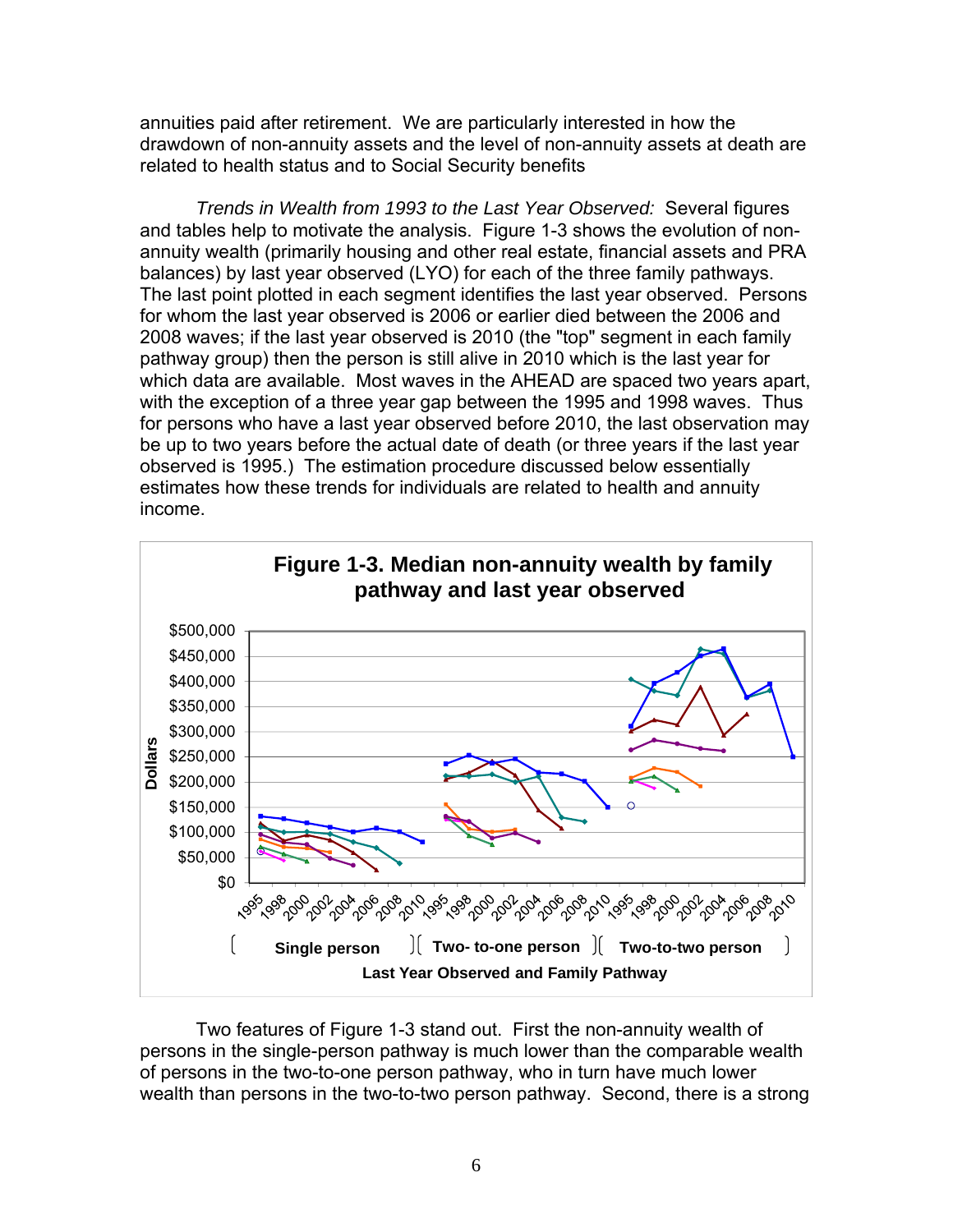negative correlation between non-annuity wealth in 1993 and subsequent mortality. Within each pathway, persons who began the period with higher wealth live longer. In each pathway group, the non-annuity wealth of persons who survive the longest is at least twice as large as the wealth of persons with the highest mortality. This is a startling illustration of the relationship between wealth and mortality noted by others, including Smith (1999, 2004, 2005), Adams et. al. (2003), Wu (2003), Michaud and van Soest (2008), Case and Deaton (2009), Attanasio (2003), and Hurd, McFadden, and Merrill (2001). Both of these features of the data are also evident in profiles constructed for total wealth and for each of the other asset categories reported in PVW (2012a).

Figure 1-4 shows median Social Security income by family pathway. The figure shows that for persons in one-person and two-to-two person households there is little difference in Social Security income as persons age. But for the persons who transition from two- to one-person households, meaning that they outlived their spouses, there is a substantial decline in Social Security income with age. This presumably reflects the shift in many cases from two beneficiaries to one beneficiary.



Figure 1-5 shows the evolution of home equity. For one-person households the data show a very sharp decline in median home equity beginning two or three years before death. Indeed for each LYO, median home equity in the wave prior to death was zero for all but those whose LYO was 1993. For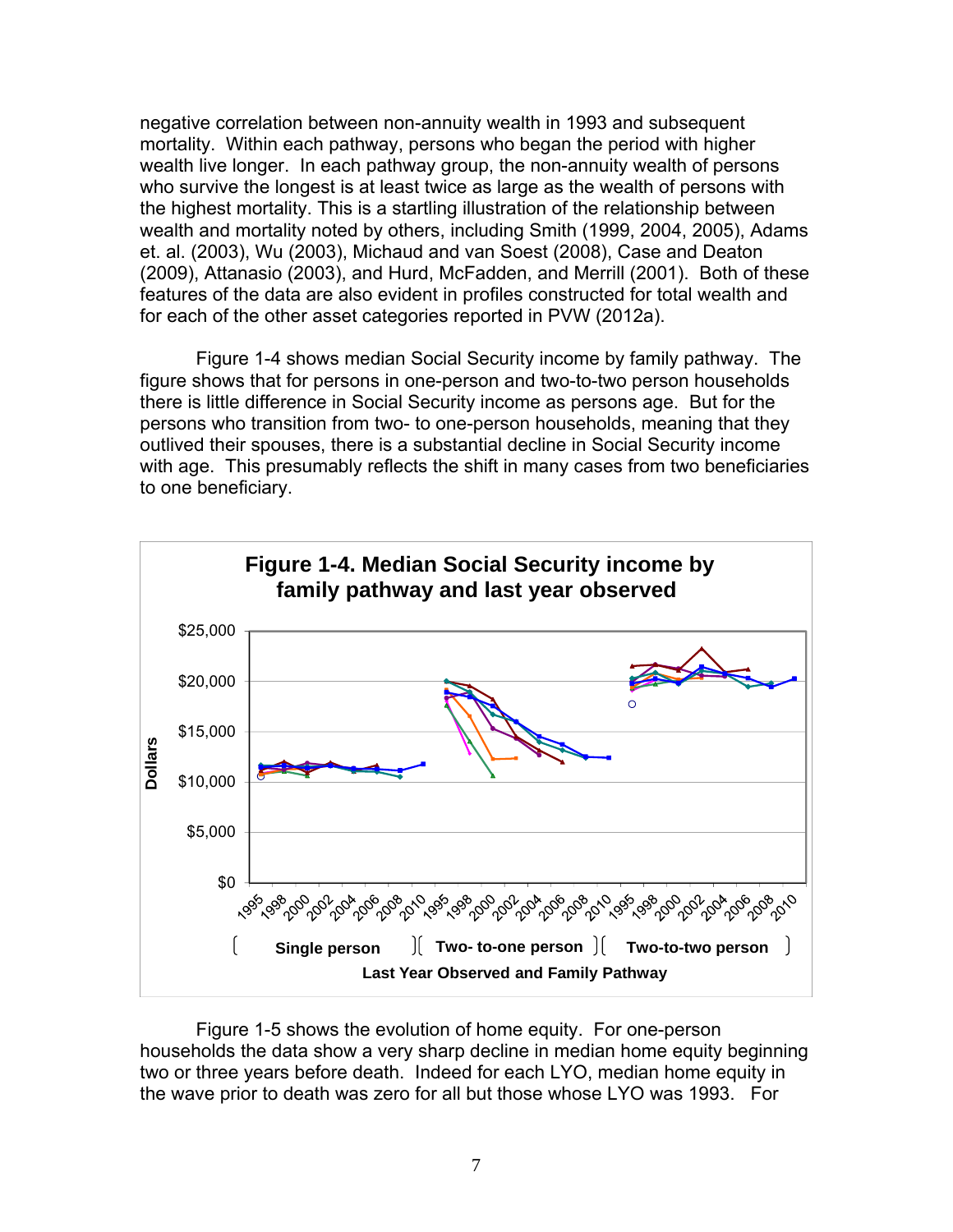original two-person households with the spouse deceased at the LYO, a sharp decline near the end of life is also apparent, although the median at death is zero only for those whose LYO was 2002 or 2004. For original two-person households with the spouse alive at the LYO, there is a decline in home equity in the year or two before death, but it is more modest than that for the previous two groups. Home equity declines relatively little in prior years for this group. The results are consistent with the findings of Venti and Wise (2002, 2004) who emphasize that home equity tends to be husbanded until a precipitating shock such as entry to a nursing home or death of a spouse.



*Non-Annuity Assets and LYO:* Figure 1-6 shows the median of home equity and financial assets (PRA assets and financial assets held outside of taxdeferred accounts) in 1995 by LYO and by pathway. The key feature of the figures is that persons with the greatest total non-annuity assets in1995 tend to live the longest, especially persons in one-to-one and in two-to-two households. The median for a third component—"other" non-annuity assets (mostly business assets, trusts, and vehicles)—is zero for each LYO for all pathways. The means of total non-annuity assets in 1995 (not shown) are not as strongly related to longevity and the mean of the "other" component is positive for all LYO and for each of the pathways.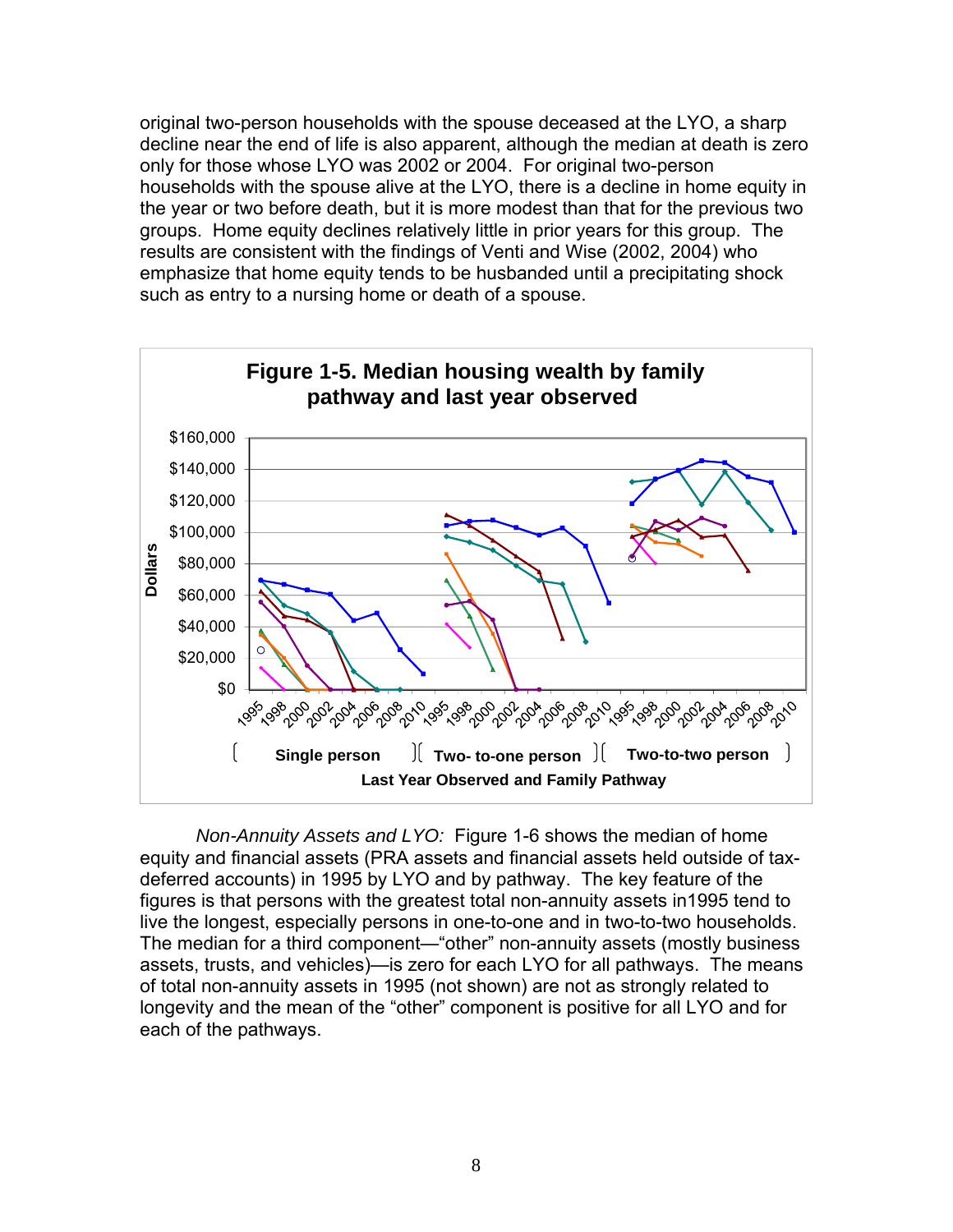

*The Distribution of the Change in Non-Annuity Wealth between 1995 and the LYO:* Figure 1-3 above shows the median decline in non-annuity assets by family pathway. The median does not capture, however, the substantial diversity in the decline which our analysis relies on. Table 1-1 shows the distribution of non-annuity asset change between 1995 and the LYO (the beginning and end points for each profile shown in Figure 1-3), showing selected percentile changes—10, 30, 50, 70, and 90 For original singles, the median change is negative in all LYO. But for each LYO, the difference between the  $30<sup>th</sup>$  and the  $70<sup>th</sup>$  percentiles and especially between the 10<sup>th</sup> and the 90<sup>th</sup> percentiles is quite large. The difference between the 10<sup>th</sup> and 90<sup>th</sup> percentiles in particular may be affected substantially by the misreporting of asset balances discussed in detail in Venti (2011).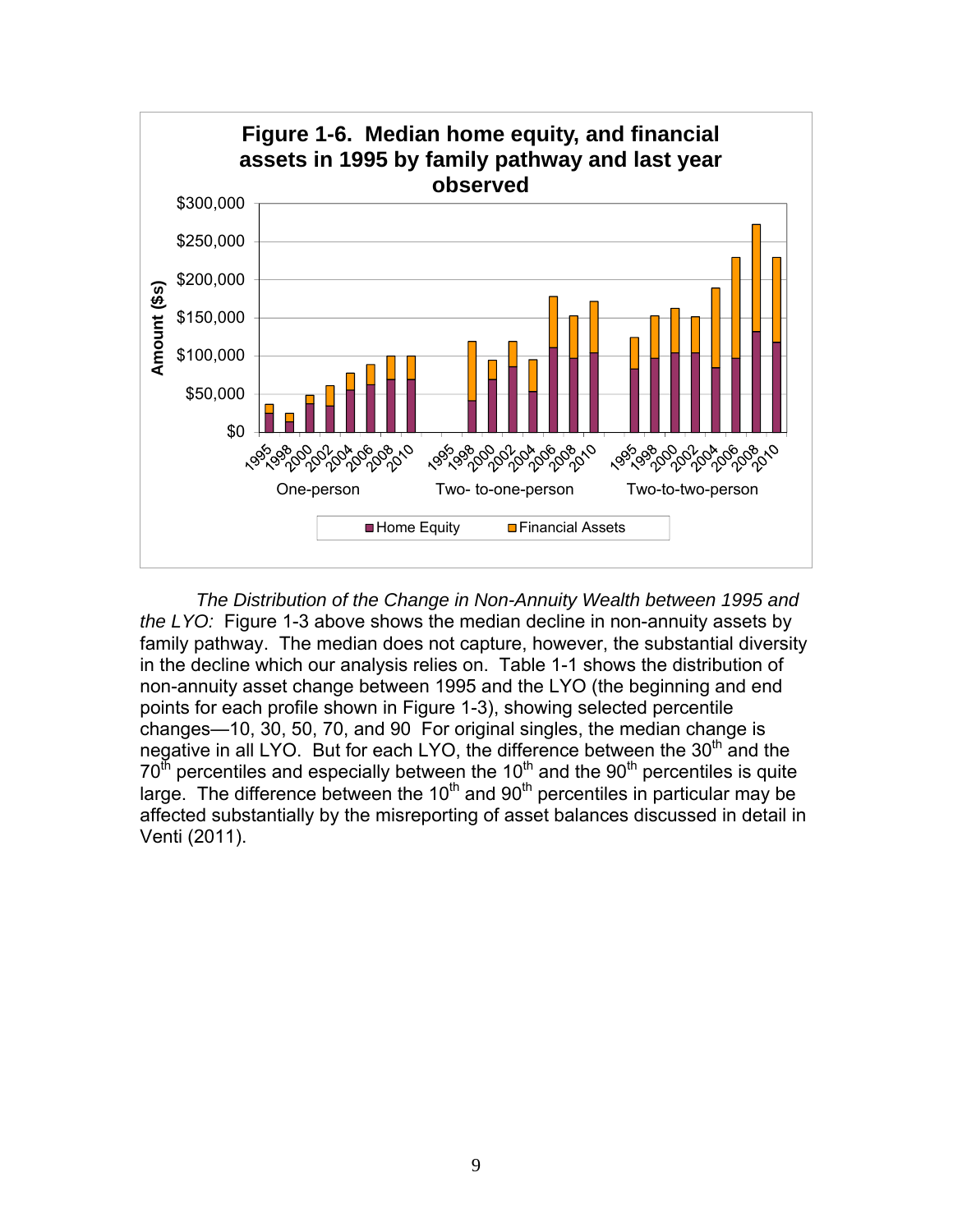| in 1995                                                   |                                                 |            |           |          |         |  |  |  |  |
|-----------------------------------------------------------|-------------------------------------------------|------------|-----------|----------|---------|--|--|--|--|
| <b>LYO</b>                                                | 10th                                            | 30th       | 50th      | 70th     | 90th    |  |  |  |  |
| <b>Original singles</b>                                   |                                                 |            |           |          |         |  |  |  |  |
| 1995                                                      | 0                                               | O          | O         | 0        |         |  |  |  |  |
| 1998                                                      | $-125, 105$                                     | $-21,102$  | $-104$    | 8,207    | 115,827 |  |  |  |  |
| 2000                                                      | $-174,315$                                      | $-40,782$  | $-1,742$  | 6,163    | 95,594  |  |  |  |  |
| 2002                                                      | $-181,707$                                      | -41,702    | $-2,441$  | 11,094   | 145,006 |  |  |  |  |
| 2004                                                      | $-214,131$                                      | $-57,687$  | $-6,451$  | 2,367    | 174,090 |  |  |  |  |
| 2006                                                      | $-250,210$                                      | $-83,403$  | $-19,746$ | 385      | 315,855 |  |  |  |  |
| 2008                                                      | $-277,117$                                      | $-69,503$  | $-19,697$ | 2,026    | 85,532  |  |  |  |  |
| 2010                                                      | $-273,381$                                      | $-83,403$  | $-17,560$ | 12,945   | 167,159 |  |  |  |  |
|                                                           | Original two-person with spouse deceased in LYO |            |           |          |         |  |  |  |  |
| 1998                                                      | $-794,458$                                      | $-75,319$  | $-2,696$  | 5,672    | 125,891 |  |  |  |  |
| 2000                                                      | -579,605                                        | -87,209    | $-19,768$ | 0        | 74,761  |  |  |  |  |
| 2002                                                      | $-302,770$                                      | $-99,804$  | $-13,472$ | 30,155   | 149,042 |  |  |  |  |
| 2004                                                      | $-517,101$                                      | $-80,836$  | $-9,361$  | 12,806   | 168,856 |  |  |  |  |
| 2006                                                      | -416,367                                        | -185,958   | $-73,714$ | -11      | 297,663 |  |  |  |  |
| 2008                                                      | $-501,502$                                      | -154,432   | $-76,426$ | $-7,411$ | 232,418 |  |  |  |  |
| 2010                                                      | $-520,941$                                      | $-139,086$ | $-43,558$ | 14,698   | 237,474 |  |  |  |  |
|                                                           | Original two-person with spouse alive in LYO    |            |           |          |         |  |  |  |  |
| 1995                                                      |                                                 | 0          | 0         |          |         |  |  |  |  |
| 1998                                                      | $-254,517$                                      | $-43,655$  | $-2,174$  | 35,349   | 246,125 |  |  |  |  |
| 2000                                                      | $-328,204$                                      | $-62,848$  | 0         | 45,722   | 294,588 |  |  |  |  |
| 2002                                                      | $-252,876$                                      | $-72,025$  | 970       | 43,734   | 288,280 |  |  |  |  |
| 2004                                                      | $-355,825$                                      | $-52,936$  | $-2,780$  | 85,256   | 279,605 |  |  |  |  |
| 2006                                                      | $-726,559$                                      | $-120,445$ | $-24,396$ | 89,251   | 341,245 |  |  |  |  |
| 2008                                                      | $-394,767$                                      | $-114,679$ | -10,969   | 79,876   | 503,577 |  |  |  |  |
| 2010                                                      | $-344,674$                                      | $-155,720$ | $-37,365$ | 19,516   | 351,595 |  |  |  |  |
| Note: Persons whose LYO is 2010 are still alive when last |                                                 |            |           |          |         |  |  |  |  |

**Table 1-1. Percentiles of the distribution of the difference between non-annuity assets in LYO and non-annuity assets** 

Figure 1-3 shows that the median decline in assets is largest for persons who were originally married but were predeceased by their spouse. The values for this group are shown in the second panel of the Table 1-1. The large decline for many persons in this pathway, as well as the wide range in the changes, is again especially evident in the 10<sup>th</sup> and 30<sup>th</sup> and the 70<sup>th</sup> and 90<sup>th</sup> percentiles. The bottom panel shows the median decline in assets for persons who were originally married and whose spouse was alive when they died. The median change is zero for the 2000 LYO and positive for the 2002 LYO. For other LYOs the medians are negative, but smaller than for the pathway shown in the middle panel.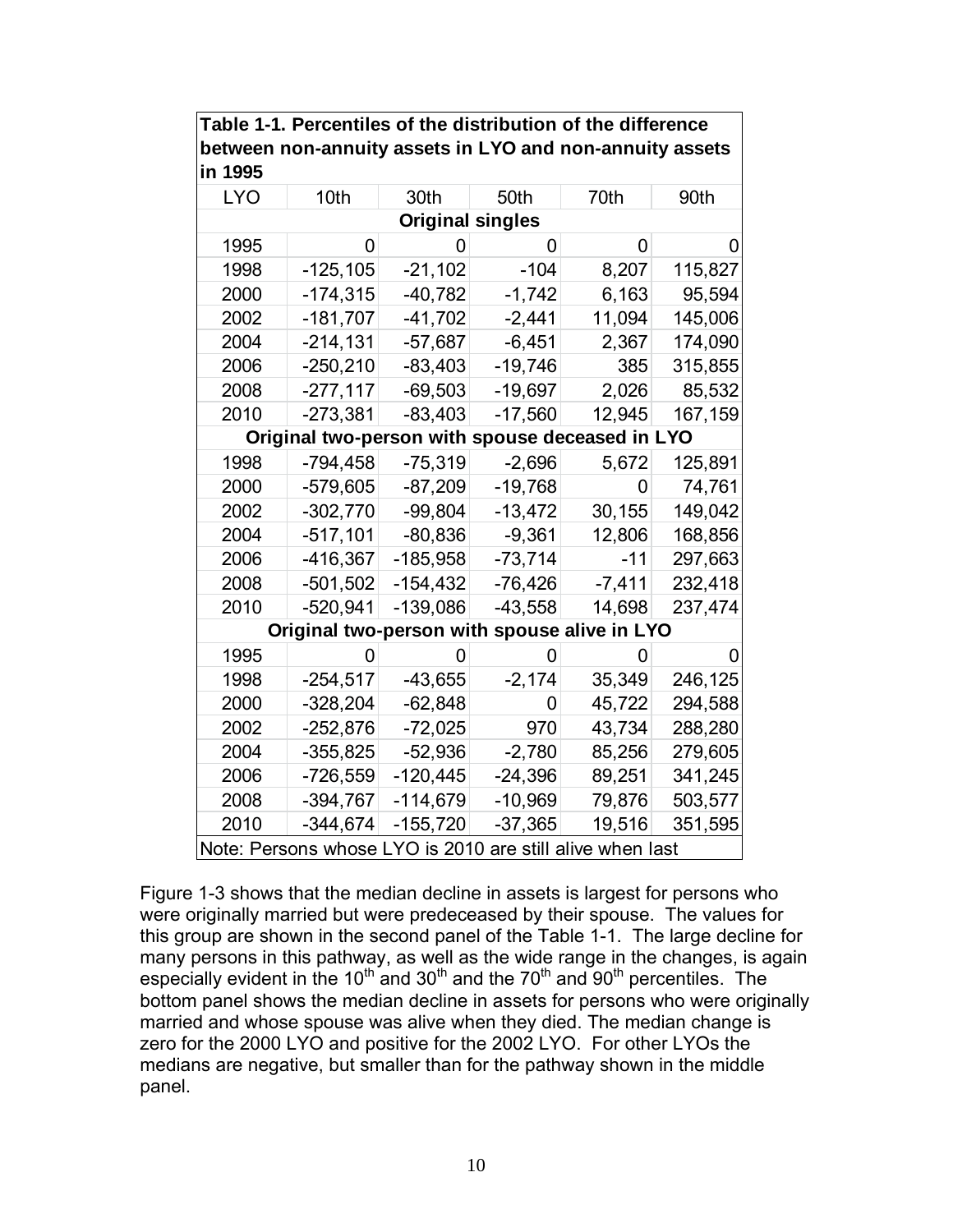The summary statistics in Table 1-1 suggest that the median change in assets between 1995 and the LYO is rather modest but there is enormous heterogeneity. For some the drawdown of non-annuity assets is very large; for other the increase in these assets is very large.

**Table 1-2. Percentiles of the distribution of the percentage** 

 $\blacksquare$ 

| change between non-annuity assets in LYO and non-annuity<br>assets in 1995 |                                                 |         |         |        |       |  |  |  |  |
|----------------------------------------------------------------------------|-------------------------------------------------|---------|---------|--------|-------|--|--|--|--|
| <b>LYO</b>                                                                 | 10th                                            | 30th    | 50th    | 70th   | 90th  |  |  |  |  |
| <b>Original singles</b>                                                    |                                                 |         |         |        |       |  |  |  |  |
| 1995                                                                       | 0.0                                             | 0.0     | 0.0     | 0.0    | 0.0   |  |  |  |  |
| 1998                                                                       | $-100.0$                                        | $-58.9$ | $-10.2$ | 15.5   | 237.4 |  |  |  |  |
| 2000                                                                       | $-100.0$                                        | $-83.7$ | $-33.9$ | 17.8   | 203.7 |  |  |  |  |
| 2002                                                                       | $-100.0$                                        | $-76.9$ | $-27.3$ | 21.1   | 192.2 |  |  |  |  |
| 2004                                                                       | $-100.0$                                        | $-89.9$ | $-41.3$ | 9.2    | 178.3 |  |  |  |  |
| 2006                                                                       | $-100.0$                                        | $-99.4$ | $-67.3$ | $-6.6$ | 170.4 |  |  |  |  |
| 2008                                                                       | $-100.0$                                        | $-92.7$ | $-52.9$ | 1.3    | 123.8 |  |  |  |  |
| 2010                                                                       | $-100.0$                                        | $-72.9$ | $-27.3$ | 19.9   | 302.9 |  |  |  |  |
|                                                                            | Original two-person with spouse deceased in LYO |         |         |        |       |  |  |  |  |
| 1998                                                                       | $-80.7$                                         | $-49.4$ | $-32.4$ | 12.1   | 200.6 |  |  |  |  |
| 2000                                                                       | $-100.0$                                        | $-81.8$ | $-41.2$ | $-7.3$ | 59.5  |  |  |  |  |
| 2002                                                                       | $-100.0$                                        | $-78.4$ | $-34.1$ | 15.2   | 116.9 |  |  |  |  |
| 2004                                                                       | $-100.0$                                        | $-82.7$ | $-39.6$ | 22.4   | 155.8 |  |  |  |  |
| 2006                                                                       | $-99.8$                                         | $-81.2$ | $-46.4$ | $-6.0$ | 130.8 |  |  |  |  |
| 2008                                                                       | $-100.0$                                        | $-79.8$ | $-45.6$ | $-9.3$ | 110.6 |  |  |  |  |
| 2010                                                                       | $-99.5$                                         | $-70.2$ | $-36.4$ | 5.5    | 115.8 |  |  |  |  |
|                                                                            | Original two-person with spouse alive in LYO    |         |         |        |       |  |  |  |  |
| 1995                                                                       | 0.0                                             | 0.0     | 0.0     | 0.0    | 0.0   |  |  |  |  |
| 1998                                                                       | $-82.2$                                         | $-31.2$ | $-4.6$  | 21.5   | 110.7 |  |  |  |  |
| 2000                                                                       | $-81.4$                                         | $-35.4$ | $-0.9$  | 38.6   | 181.1 |  |  |  |  |
| 2002                                                                       | $-81.2$                                         | $-38.9$ | $-0.7$  | 25.7   | 116.3 |  |  |  |  |
| 2004                                                                       | $-80.1$                                         | $-24.0$ | $-2.6$  | 41.9   | 172.9 |  |  |  |  |
| 2006                                                                       | $-91.0$                                         | $-63.5$ | $-12.9$ | 45.9   | 138.5 |  |  |  |  |
| 2008                                                                       | $-73.8$                                         | $-36.7$ | $-6.8$  | 39.8   | 151.0 |  |  |  |  |
| 2010                                                                       | $-80.9$                                         | $-46.9$ | $-19.2$ | 9.7    | 103.7 |  |  |  |  |
| Note: Persons whose LYO is 2010 are still alive when last                  |                                                 |         |         |        |       |  |  |  |  |

*The Distribution of the Percent Change in Non-Annuity Wealth between 1995 and the LYO:* Table 1-2 shows the percentile distribution of the percentage change in non-annuity assets between 1995 and the LYO. While the median dollar declines in the singles group were small, the percentage declines are much larger, between 10 and 67 percent. That is, many persons in this group had very low non-annuity assets in 1995 and thus small dollar declines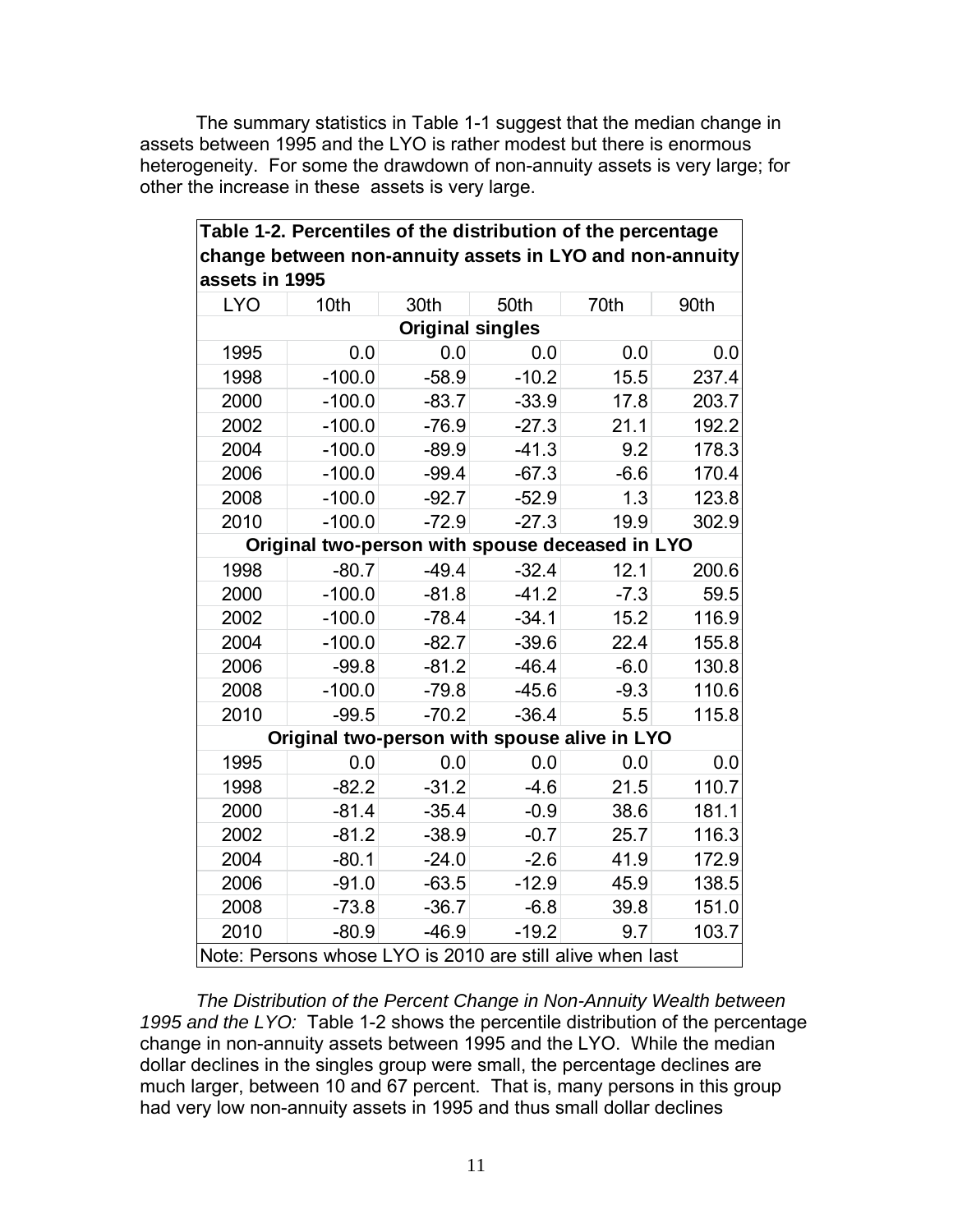corresponded to large proportional declines. The median percent changes are smallest for persons in original two-person households whose spouse was still alive at their death. Thus, while we find modest median *dollar* drawdown in nonannuity assets for persons in single-person and in two-to-one households, we find that the median *percent* drawdown in these households is large. As with the dollar drawdown, there is enormous heterogeneity, with the drawdown as much as 100 percent for some and the addition to non-annuity assets well over 100 percent for others. For two-person households the median percent change is small. But again there is enormous heterogeneity.

Table 1-2 provides information that bears on the long-standing question of whether households draw-down assets in retirement as the lifecycle hypothesis predicts. The results demonstrate that for each sub-group of the population, more than half of the households draw down assets by a substantial percentage, but that more than a quarter of the households seem to draw down assets by very little, or to accumulate assets, as they age.

*The Distribution of Non-annuity Assets in the LYO*: Table 1-3 shows the distribution of the level of non-annuity assets in the LYO (in \$000's). Among original singles over 40 percent have less than \$40,000 in non-annuity assets in the last year observed before death—the  $40<sup>th</sup>$  percentile ranges from \$2,000 to \$38,000 depending on the LYO (persons for whom the LYO is 2010 are excluded from this and subsequent calculations because these persons are still living when last observed). Among persons in two-to-one households at least 30 percent have less than \$40,000 in the LYO. But even in these pathways a large fraction of persons have substantial wealth in the LYO. Fewer persons in twoto-two households have little non-annuity wealth in the LYO and a large fraction have substantial wealth in the LYO. Over all pathways combined at least 30 percent have wealth less than \$40,000 in the LYO. This amount ranges from \$5,000 to \$39,000 depending on the LYO. The table shows that while a large fraction of households have little or no wealth at retirement, a large fraction also have a great deal of wealth and indeed many households increased their wealth between 1995 and the LYO.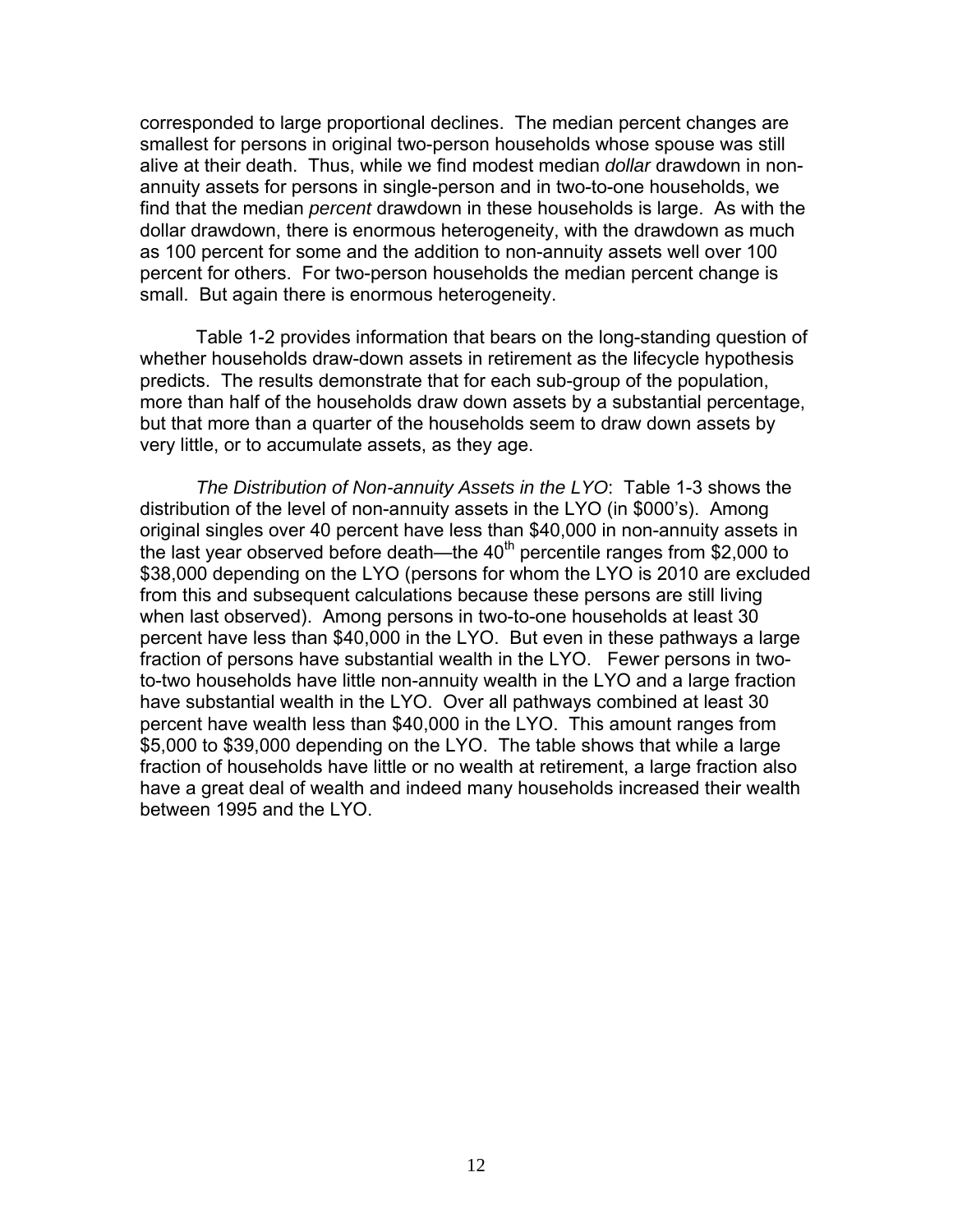| <b>LYO</b>                                                          | 10th                                            | 20th                                         | 30th           | 40th           | 50th                  | 60th | 70th | 80th | 90th  |  |  |
|---------------------------------------------------------------------|-------------------------------------------------|----------------------------------------------|----------------|----------------|-----------------------|------|------|------|-------|--|--|
| <b>Original singles</b>                                             |                                                 |                                              |                |                |                       |      |      |      |       |  |  |
| 1995                                                                | 0                                               | $\overline{2}$                               | 14             | 38             | 63                    | 95   | 143  | 232  | 411   |  |  |
| 1998                                                                | 0                                               | 0                                            | 3              | 16             | 44                    | 87   | 134  | 198  | 401   |  |  |
| 2000                                                                | 0                                               | 0                                            | 3              | 18             | 43                    | 75   | 125  | 190  | 341   |  |  |
| 2002                                                                | 0                                               | 0                                            | $\overline{2}$ | 24             | 61                    | 109  | 178  | 252  | 533   |  |  |
| 2004                                                                | 0                                               | 0                                            | 1              | 12             | 35                    | 72   | 174  | 283  | 606   |  |  |
| 2006                                                                | 0                                               | 0                                            | 0              | $\overline{2}$ | 26                    | 81   | 156  | 303  | 599   |  |  |
| 2008                                                                | 0                                               | 0                                            | $\overline{4}$ | 17             | 38                    | 76   | 152  | 253  | 387   |  |  |
| 2010                                                                | 0                                               | $\overline{2}$                               | 20             | 51             | 81                    | 117  | 190  | 344  | 529   |  |  |
|                                                                     | Original two-person with spouse deceased in LYO |                                              |                |                |                       |      |      |      |       |  |  |
| 1998                                                                | 0                                               | 6                                            | 40             | 72             | 120                   | 217  | 305  | 426  | 559   |  |  |
| 2000                                                                | 0                                               | $\overline{2}$                               | 15             | 49             | 76                    | 119  | 176  | 217  | 507   |  |  |
| 2002                                                                | 0                                               | $\overline{2}$                               | 23             | 61             | 106                   | 138  | 232  | 379  | 800   |  |  |
| 2004                                                                | 0                                               | 1                                            | 6              | 25             | 81                    | 127  | 191  | 387  | 666   |  |  |
| 2006                                                                | 0                                               | 3                                            | 29             | 60             | 108                   | 183  | 289  | 389  | 800   |  |  |
| 2008                                                                | 0                                               | 15                                           | 35             | 76             | 122                   | 176  | 285  | 405  | 781   |  |  |
| 2010                                                                | 1                                               | 20                                           | 51             | 96             | 150                   | 220  | 305  | 473  | 860   |  |  |
|                                                                     |                                                 | Original two-person with spouse alive in LYO |                |                |                       |      |      |      |       |  |  |
| 1995                                                                | 14                                              | 42                                           | 77             | 113            | 153                   | 221  | 313  | 503  | 851   |  |  |
| 1998                                                                | 10                                              | 47                                           | 83             | 122            | 188                   | 274  | 376  | 569  | 988   |  |  |
| 2000                                                                | 19                                              | 48                                           | 94             | 133            | 184                   | 257  | 367  | 526  | 1,089 |  |  |
| 2002                                                                | 27                                              | 64                                           | 97             | 146            | 192                   | 276  | 371  | 503  | 849   |  |  |
| 2004                                                                | 35                                              | 100                                          | 130            | 187            | 262                   | 320  | 456  | 615  | 860   |  |  |
| 2006                                                                | 25                                              | 49                                           | 107            | 209            | 335                   | 400  | 533  | 583  | 1,177 |  |  |
| 2008                                                                | 35                                              | 101                                          | 191            | 258            | 382                   | 447  | 613  | 901  | 1,059 |  |  |
| 2010                                                                | 21                                              | 83                                           | 146            | 179            | 250                   | 350  | 570  | 996  | 1,581 |  |  |
|                                                                     |                                                 |                                              |                |                | All pathways combined |      |      |      |       |  |  |
| 1995                                                                | 0                                               | 14                                           | 39             | 70             | 104                   | 145  | 225  | 343  | 623   |  |  |
| 1998                                                                | 0                                               | 3                                            | 20             | 61             | 98                    | 142  | 221  | 356  | 680   |  |  |
| 2000                                                                | 0                                               | $\overline{2}$                               | 23             | 51             | 94                    | 135  | 199  | 328  | 648   |  |  |
| 2002                                                                | 0                                               | 2                                            | 27             | 63             | 106                   | 155  | 242  | 373  | 697   |  |  |
| 2004                                                                | 0                                               | 1                                            | 12             | 51             | 104                   | 175  | 260  | 404  | 706   |  |  |
| 2006                                                                | 0                                               | 1                                            | 5              | 43             | 97                    | 168  | 303  | 449  | 800   |  |  |
| 2008                                                                | 0                                               | 4                                            | 28             | 61             | 118                   | 188  | 308  | 432  | 821   |  |  |
| 2010                                                                | 1                                               | 18                                           | 54             | 92             | 150                   | 220  | 321  | 507  | 969   |  |  |
| Note: Persons whose LYO is 2010 are still alive when last observed. |                                                 |                                              |                |                |                       |      |      |      |       |  |  |

# **Table 1-3. Percentiles of the distribution of non-annuity assets in LYO (in 000's)**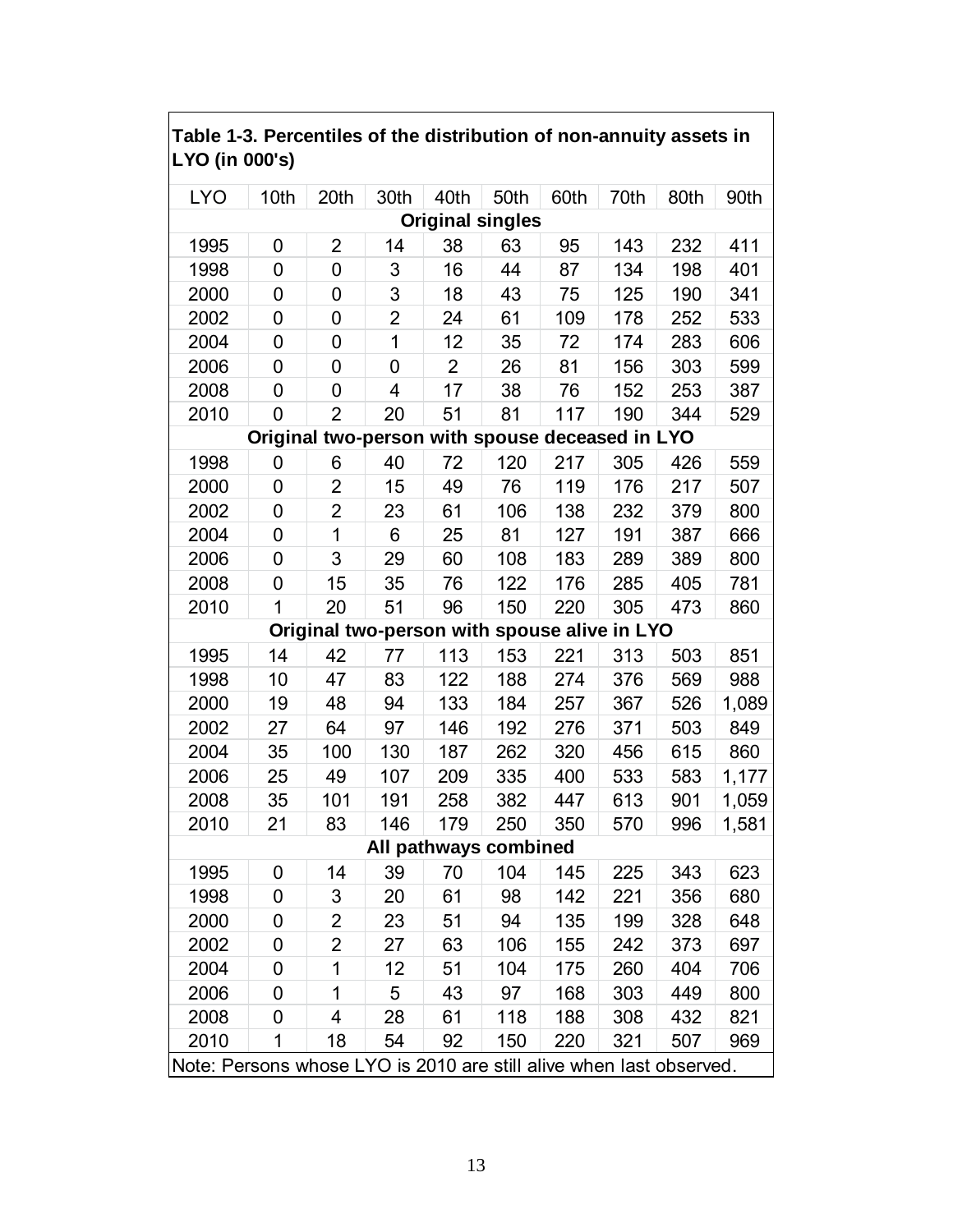*Health and the Change in Non-Annuity Assets between 1995 and the LYO:* Table 1-4 shows the relationship between health and the decline in nonannuity assets between 1995 and the LYO for single persons. Survivors - those whose LYO is 2010 - are excluded from the table. To facilitate health comparisons we have allocated persons to three health terciles based on the value of their health index in 1995. Over all age groups combined the decline was -68.3 percent for those in the lowest health tercile, -42.6 percent for those in the middle health tercile, and -22.9 for those in the third (best) health tercile. A similar trend holds for each of the age intervals.

| Table 1-4. Comparison of median non-annuity wealth<br>in last year observed to median non-annuity wealth in<br>1995, original one-person households |                      |                                          |                      |                            |         |         |  |  |  |
|-----------------------------------------------------------------------------------------------------------------------------------------------------|----------------------|------------------------------------------|----------------------|----------------------------|---------|---------|--|--|--|
|                                                                                                                                                     | health<br>tercile in |                                          | Age Interval in 1995 |                            |         |         |  |  |  |
|                                                                                                                                                     | 1995                 | 70-74                                    | 75-79                | 80-84                      | 85+     | all     |  |  |  |
|                                                                                                                                                     |                      |                                          |                      | Non-annuity wealth in 1995 |         |         |  |  |  |
|                                                                                                                                                     | 1                    | 71,032                                   | 66,028               | 69,503                     | 55,602  | 63,943  |  |  |  |
|                                                                                                                                                     | 2                    | 132,194                                  | 112,595              | 104,254                    | 83,959  | 109,815 |  |  |  |
|                                                                                                                                                     | 3                    |                                          | 202,253 135,531      | 147,346                    | 173,757 | 150,126 |  |  |  |
|                                                                                                                                                     | all                  | 115,097                                  |                      | 84,376 82,430              | 64,603  | 83,403  |  |  |  |
|                                                                                                                                                     |                      | Non-annuity wealth in last year observed |                      |                            |         |         |  |  |  |
|                                                                                                                                                     | 1                    | 25,532                                   | 19,247               | 29,210                     | 14,548  | 20,265  |  |  |  |
|                                                                                                                                                     | 2                    | 115,172                                  | 48,494               | 59,405                     | 57,536  | 63,042  |  |  |  |
|                                                                                                                                                     | 3                    | 170,600                                  | 99,854               | 86,593                     | 102,844 | 115,757 |  |  |  |
|                                                                                                                                                     | all                  | 65,861                                   | 37,481               | 43,644                     | 26,493  | 39,516  |  |  |  |
|                                                                                                                                                     |                      | Percentage change from 1995 to LYO       |                      |                            |         |         |  |  |  |
|                                                                                                                                                     | 1                    | $-64.1$                                  | -70.9                | $-58.0$                    | $-73.8$ | $-68.3$ |  |  |  |
|                                                                                                                                                     | 2                    | $-12.9$                                  | $-56.9$              | $-43.0$                    | $-31.5$ | $-42.6$ |  |  |  |
|                                                                                                                                                     | 3                    | $-15.7$                                  | $-26.3$              | $-41.2$                    | $-40.8$ | $-22.9$ |  |  |  |
|                                                                                                                                                     | all                  | $-42.8$                                  | $-55.6$              | $-47.1$                    | $-59.0$ | $-52.6$ |  |  |  |

 Comparable information for persons in two-to-one and continuing twoperson households are shown in Tables 1-5 and 1-6 respectively. In each of these pathways the health effects are also noticeable—for persons in the two-toone pathway the decline is -52.4 percent for persons in the lowest health tercile versus-43.6 percent for persons in the highest; for persons in the two-to-one person pathway the decline is -7.4 percent for persons in the worst health tercile versus +9.2 percent for persons in the best. In percentage terms the difference is greatest for persons in the two-to-one person pathway.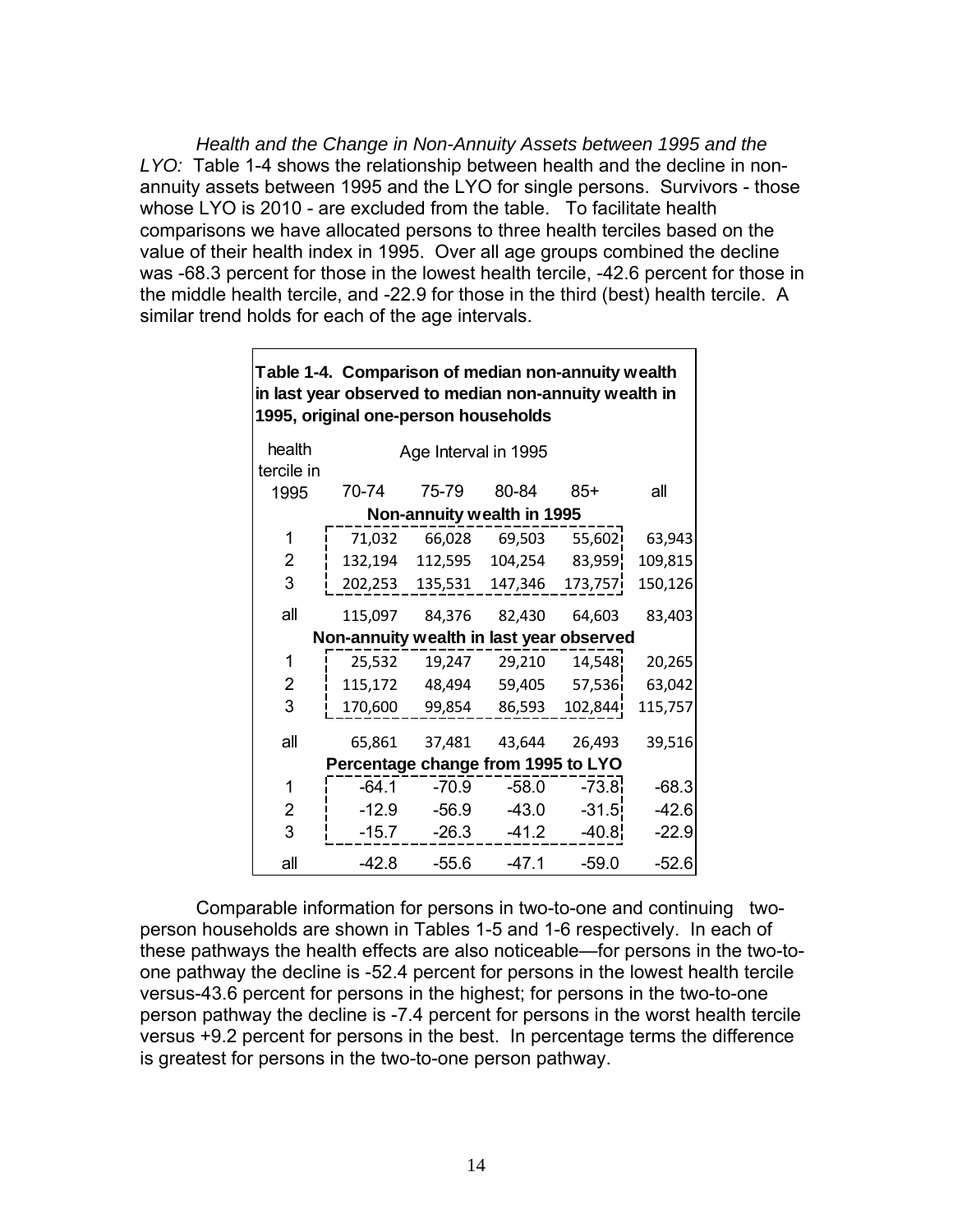|                      | year Observed to mediam norramidity wealth in 1990, Onginal<br>two-person households with spouse deceased in LYO |                      |                                    |         |         |  |  |  |  |  |  |
|----------------------|------------------------------------------------------------------------------------------------------------------|----------------------|------------------------------------|---------|---------|--|--|--|--|--|--|
| health<br>tercile in |                                                                                                                  | Age Interval in 1995 |                                    |         |         |  |  |  |  |  |  |
| 1995                 | 70-74                                                                                                            | 75-79                | 80-84                              | $85+$   | all     |  |  |  |  |  |  |
|                      | Non-annuity wealth in 1995                                                                                       |                      |                                    |         |         |  |  |  |  |  |  |
| 1                    | 112,595                                                                                                          | 155,686              | 129,970                            | 180,707 | 152,906 |  |  |  |  |  |  |
| 2                    | 293,858                                                                                                          | 164,027              | 270,366                            | 210,246 | 209,899 |  |  |  |  |  |  |
| 3                    | 225,189                                                                                                          | 315,543              | 139,006                            | 430,918 | 239,785 |  |  |  |  |  |  |
| all                  | 202,948                                                                                                          | 171,116              | 144,566                            | 210,246 | 173,757 |  |  |  |  |  |  |
|                      | Non-annuity wealth in last year observed                                                                         |                      |                                    |         |         |  |  |  |  |  |  |
| 1                    | 53,521                                                                                                           | 70,910               | 78,807                             | 121,234 | 72,738  |  |  |  |  |  |  |
| 2                    | 176,060                                                                                                          | 80,027               | 67,871                             | 107,043 | 119,056 |  |  |  |  |  |  |
| 3                    | 173,187                                                                                                          | 167,253              | 86,593                             | 691,299 | 135,236 |  |  |  |  |  |  |
| all                  | 129,720                                                                                                          | 91,170               | 78,807                             | 121,234 | 99,746  |  |  |  |  |  |  |
|                      |                                                                                                                  |                      | Percentage change from 1995 to LYO |         |         |  |  |  |  |  |  |
| 1                    | $-52.5$                                                                                                          | $-54.5$              | $-39.4$                            | $-32.9$ | $-52.4$ |  |  |  |  |  |  |
| 2                    | $-40.1$                                                                                                          | $-51.2$              | $-74.9$                            | $-49.1$ | $-43.3$ |  |  |  |  |  |  |
| 3                    | $-23.1$                                                                                                          | $-47.0$              | $-37.7$                            | 60.4    | $-43.6$ |  |  |  |  |  |  |
| all                  | $-36.1$                                                                                                          | $-46.7$              | $-45.5$                            | $-42.3$ | $-42.6$ |  |  |  |  |  |  |

**Table 1-5. Comparison of median non-annuity wealth in last year observed to median non-annuity wealth in 1995, original**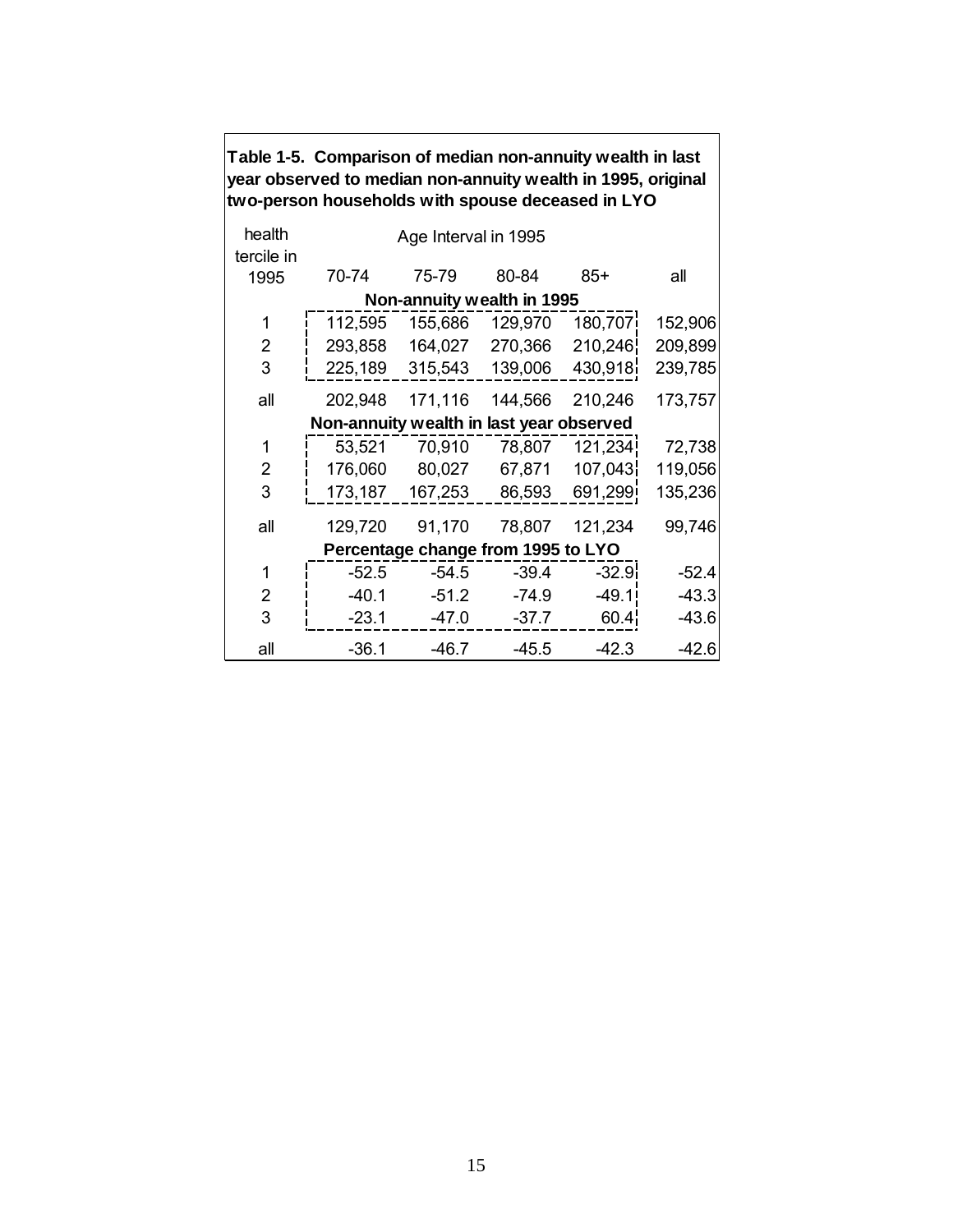|                                    | Table 1-6. Comparison of median non-annuity wealth in last<br>year observed to median non-annuity wealth in 1995, original |                      |                            |         |         |  |  |  |  |  |
|------------------------------------|----------------------------------------------------------------------------------------------------------------------------|----------------------|----------------------------|---------|---------|--|--|--|--|--|
|                                    | two-person households with spouse alive in LYO                                                                             |                      |                            |         |         |  |  |  |  |  |
| health<br>tercile in               |                                                                                                                            | Age Interval in 1995 |                            |         |         |  |  |  |  |  |
| 1995                               | 70-74                                                                                                                      | 75-79                | 80-84                      | $85+$   | all     |  |  |  |  |  |
|                                    |                                                                                                                            |                      | Non-annuity wealth in 1995 |         |         |  |  |  |  |  |
| 1                                  | 154,991                                                                                                                    | 209,899              | 208,717                    | 236,310 | 200,168 |  |  |  |  |  |
| 2                                  | 273,841                                                                                                                    | 274,536              | 206,007                    | 180,707 | 252,990 |  |  |  |  |  |
| 3                                  | 304,423                                                                                                                    | 217,961              | 250,210                    | 257,161 | 269,532 |  |  |  |  |  |
| all                                | 257,161                                                                                                                    | 241,870              | 208,745                    | 205,728 | 237,700 |  |  |  |  |  |
|                                    | Non-annuity wealth in last year observed                                                                                   |                      |                            |         |         |  |  |  |  |  |
| 1                                  | 178,584                                                                                                                    | 204,452              | 231,480                    | 127,004 | 185,310 |  |  |  |  |  |
| $\overline{2}$                     | 267,401                                                                                                                    | 265,976              | 198,848                    | 173,365 | 249,510 |  |  |  |  |  |
| 3                                  | 408,241                                                                                                                    | 247,537              | 294,368                    | 268,276 | 294,368 |  |  |  |  |  |
| all                                | 249,742                                                                                                                    | 241,649              | 208,981                    | 167,255 | 219,370 |  |  |  |  |  |
| Percentage change from 1995 to LYO |                                                                                                                            |                      |                            |         |         |  |  |  |  |  |
| 1                                  | 15.2                                                                                                                       | $-2.6$               | 10.9                       | $-46.3$ | $-7.4$  |  |  |  |  |  |
| 2                                  | $-2.4$                                                                                                                     | $-3.1$               | $-3.5$                     | $-4.1$  | $-1.4$  |  |  |  |  |  |
| 3                                  | 34.1                                                                                                                       | 13.6                 | 17.6                       | 4.3     | 9.2     |  |  |  |  |  |
| all                                | $-2.9$                                                                                                                     | $-0.1$               | 0.1                        | $-18.7$ | $-7.7$  |  |  |  |  |  |

### **Section 3. Regression Models for Asset Evolution**

The goal of our analysis is to determine the relationship between the postretirement evolution of non-annuity assets and the health and the income flows of persons at advanced ages. We do this by estimating regression models in which assets in a given wave are explained by assets in the previous wave, as well as key health and income variables:

(1) 
$$
A_w = k + \lambda^* A_{w-1} + \alpha^* H_{w-1} + \beta^* \Delta H_{w,w-1} + a^* S S_w + b^* D B_w + c^* E a r n_w + m^* M_w + \varepsilon_w
$$

In this equation, where the subscript w denotes wave,  $A_w$  denotes the level of assets, λ is the marginal effect of an additional dollar of assets in wave *w-1*, given the other covariates, on assets in wave *w*. H<sub>w-1</sub> and ∆H<sub>w w-1</sub> denote the level of health in the previous wave and the change in health since the last wave respectively. Higher levels of H<sub>w-1</sub> and  $\Delta H_{w,w-1}$  are expected to reduce the need to rely on assets to finance health care needs and thus are likely to be associated with a positive change in assets. Higher levels of Social Security benefits  $SS_{w}$ and DB annuity income  $DB_w$  are also expected to be positively associated with asset change, given the level of assets in the previous wave, since persons with greater income should be able to cover the cost of health-related and other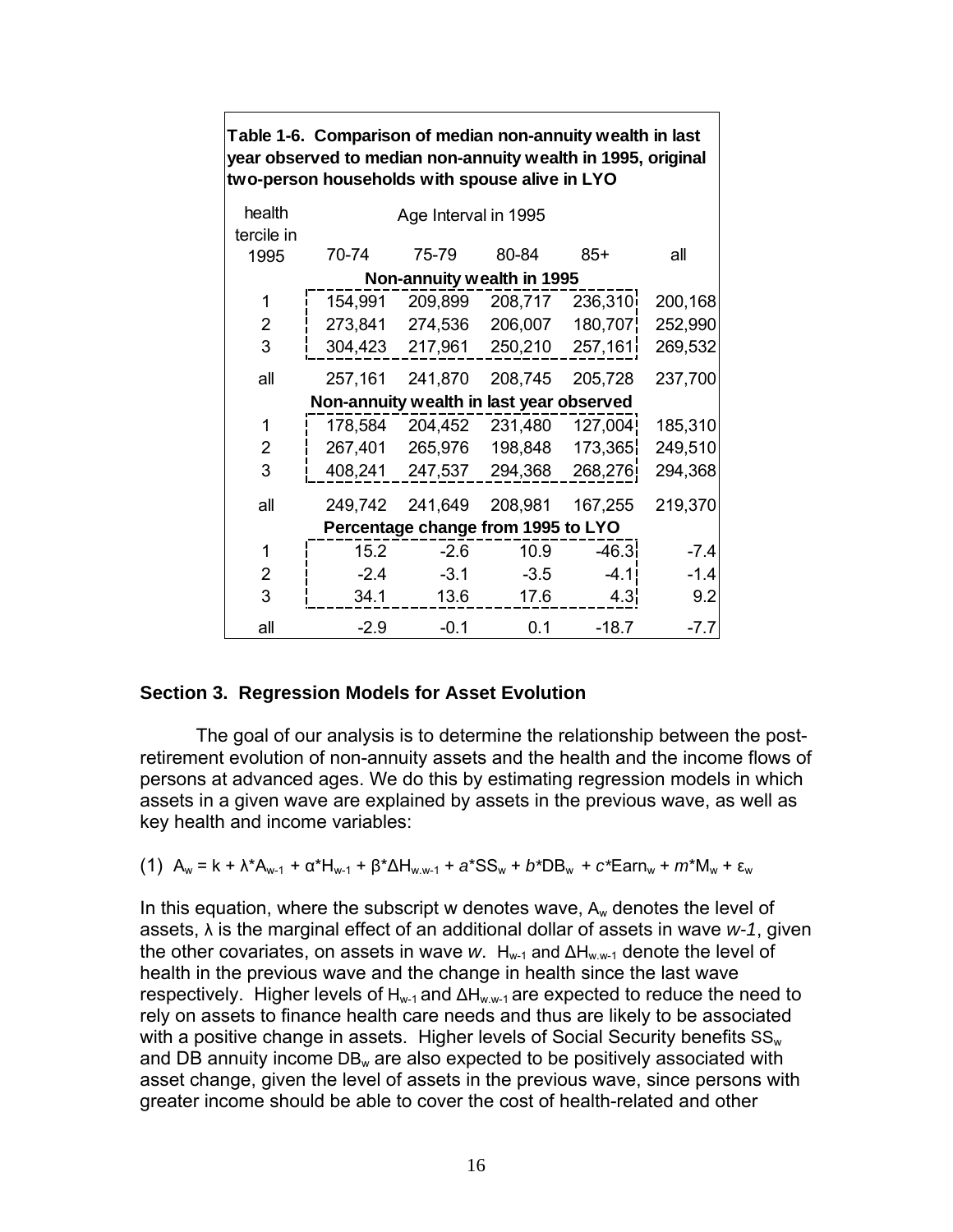expenses with less need to draw down their accumulated assets.  $M_w$  is an indicator of expected lifespan, which we discuss below. We also include year effects (not shown in the equation) that we interpret as controlling for differences in market returns across years. In PVW (2012b), we use a specification similar to equation (1) to investigate how education is related to the evolution of late-life asset holdings for households in the HRS.

One interesting feature of our data set and the specification in (1) is that real Social Security benefits are "fixed" at the date of first receipt for singleperson households. Thus these benefits vary across households, but not over time for the same household, as shown by the flat profiles for continuously single and continuously married individuals in Figure 1-4. DB pension benefits are only partially indexed and thus real benefits will vary over time.

*Baseline Estimates:* Our baseline estimates of equation (1) are shown in Table 2-1. We focus on persons in AHEAD in the three family pathway groups defined using marital status in 1995 and marital status in the last year observed. We restrict the sample to persons who are known to be deceased and thus exclude all persons whose last year observed is 2010 (survivors). As noted above, there is substantial measurement error in assets. To minimize the effect of misreported asset values we trim the sample by running a first stage model and then excluding observations with residuals in the top or bottom one percent.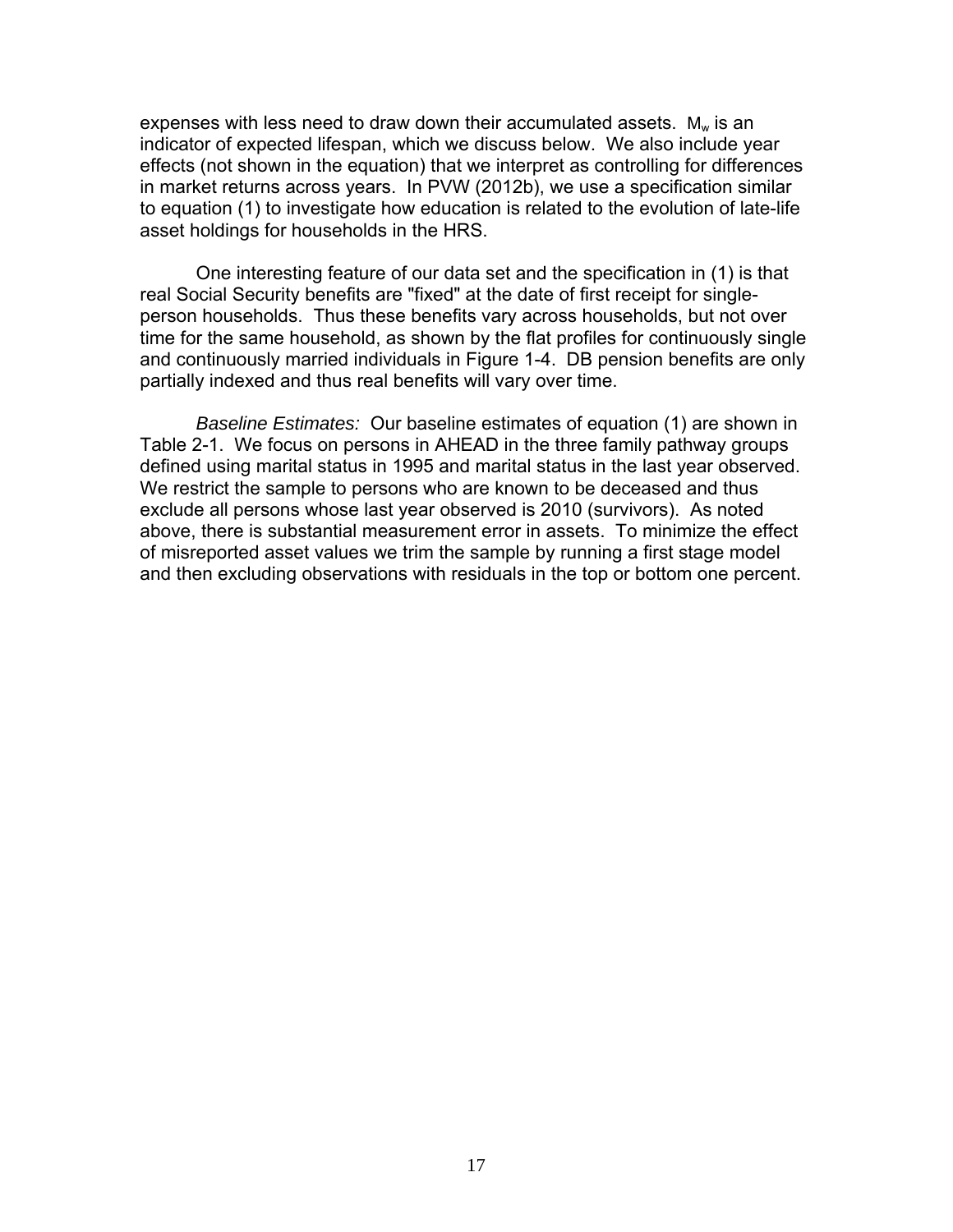| Variable            | Continuously<br>single |         | Original two-<br>person<br>spouse deceased<br>in LYO | household with | Original two-<br>person<br>household with<br>spouse alive in<br><b>LYO</b> |         |
|---------------------|------------------------|---------|------------------------------------------------------|----------------|----------------------------------------------------------------------------|---------|
|                     | <b>Estimate</b>        | t-stat  | Estimate                                             | t-stat         | Estimate                                                                   | t-stat  |
| assets t-1          | 0.73                   | 117.63  | 0.61                                                 | 84.84          | 0.69                                                                       | 83.90   |
| age                 | $-422$                 | $-1.00$ | 391                                                  | 0.55           | $-4,199$                                                                   | $-3.54$ |
| $health(t-1)$       | 638                    | 6.67    | 1,216                                                | 6.82           | 1,445                                                                      | 5.97    |
| $\Delta$ health     | 448                    | 3.05    | 542                                                  | 2.08           | 1,732                                                                      | 4.83    |
| <b>SS benefits</b>  | 2.41                   | 5.76    | 5.83                                                 | 11.44          | 4.13                                                                       | 5.92    |
| DB pension benefits | 1.75                   | 9.77    | 3.66                                                 | 13.87          | 1.83                                                                       | 7.07    |
| <b>Year 2000</b>    | 5,168                  | 0.89    | 22,874                                               | 1.73           | 36,215                                                                     | 2.34    |
| <b>Year 2002</b>    | 1,104                  | 0.18    | 7,618                                                | 0.59           | 28,487                                                                     | 1.82    |
| <b>Year 2004</b>    | 3,873                  | 0.54    | 39,928                                               | 2.83           | 84,621                                                                     | 4.26    |
| <b>Year 2006</b>    | 46,131                 | 4.31    | 47,064                                               | 3.19           | 102,958                                                                    | 4.02    |
| <b>Year 2008</b>    | $-8,084$               | $-0.80$ | 59,168                                               | 3.39           | 100,063                                                                    | 2.59    |
| <b>Year 2010</b>    | $-13,070$              | $-1.08$ | 8,703                                                | 0.45           | $-19,581$                                                                  | $-0.58$ |
| constant            | 23,571                 |         | $0.65 - 103,600$                                     | $-1.81$        | 297,958                                                                    | 3.12    |
| N                   | 7,905                  |         | 5,871                                                |                | 4,989                                                                      |         |
| wald                | 16,172                 |         | 9,291                                                |                | 8,460                                                                      |         |

**Table 2-1. Trimmed GLS estimates of the effect of health and annuity income on the evolution of non-annuity assets between 1995 and LYO, by family pathway.**

 Several findings are noteworthy. First, the health variables and the annuity income variables are large and statistically significant. Figure 2-1 graphs the effect of a 10 percentile point increase in the level of health in the previous wave, a 10 percentile point change in health since the previous wave, a \$5,000 increase in Social Security benefits, and a \$5,000 increase in DB benefits on non-annuity assets. Each of the effects is large for each family pathway group, but is lower for single persons than for the other two family pathway groups, presumably because single persons have the lowest levels of non-annuity assets. The relationship between a 10 percentile point increment in lagged health and non-annuity wealth is over \$6,000 for single persons, about \$12,000 for persons originally in two-person households whose spouse predeceased them, and over \$14,000 for persons originally in two-person households and whose spouse survives them. The relationship between a 10 percentile point increment in the change in health and non-annuity wealth, ranges from over \$4,000 for single persons to over \$17,000 for persons originally in two-person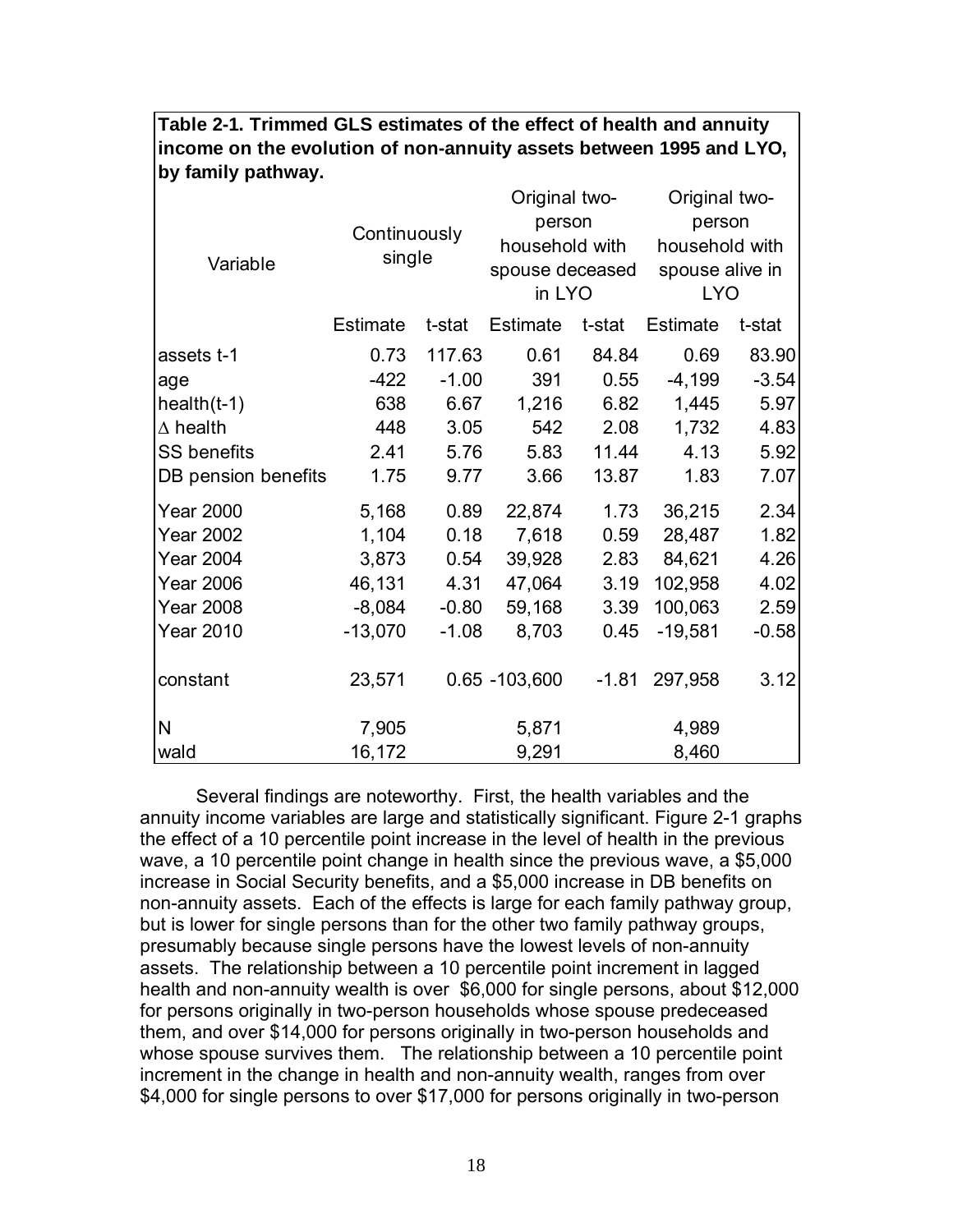households and whose spouse survives them. The relationship between nonannuity wealth and a \$5,000 increment in Social Security benefits is about \$12,000 for single persons, \$29,000 for persons in original two-person households whose spouse was predeceased, and \$21,000 for persons in original two-person households whose survives them. The relationship between nonannuity wealth and a \$5,000 increment in DB pension benefits ranges from about \$9,000 in single-person households to over \$18,000 for persons in original twoperson households whose spouse was predeceased them. This suggests that both Social Security income and DB income are "protective" of non-annuity wealth, while poor health is an important determinant of the drawdown of nonannuity wealth.

Second, the age effect is small and not significantly different from zero for the first two pathways. Thus holding income and health constant, there is little evidence of purely age-related asset drawdown. However, the age effect is - \$4,199 and statistically significant for persons in original two-person households whose spouse is alive at their death.



*Subjective Mortality*: Life cycle theory suggests that all else equal, those who expect to have long lives will spend down assets more slowly that those who expect to live shorter lives. The next set of regressions adds a measure of the self-reported survival probability to the specification used in Table 2-1. The subjective probability measure is the ratio of the probability that the respondent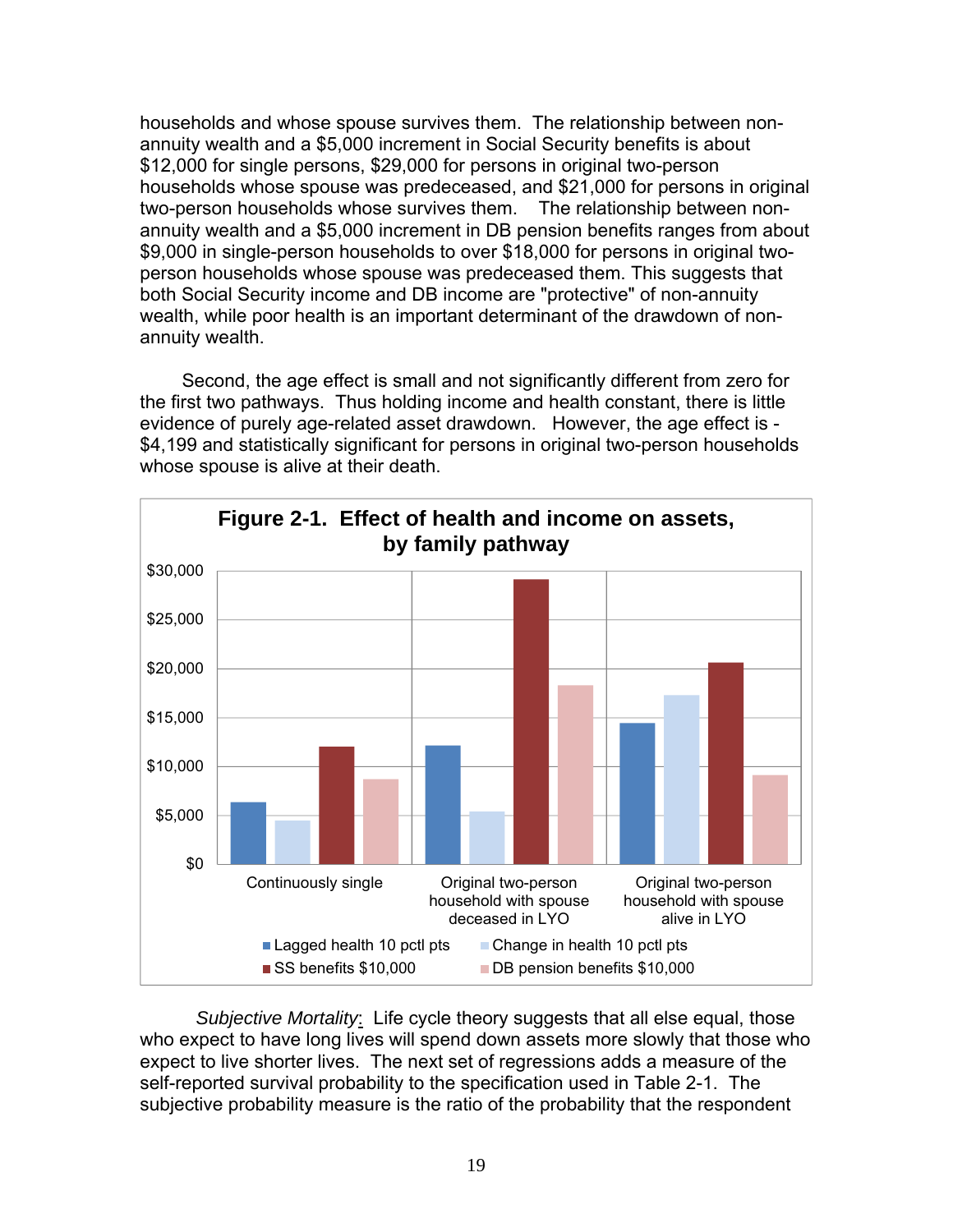expects to live 10 more years divided by probability that the respondent will live 10 more years based on the life table values for a person of the same age and gender. Unfortunately, the subjective probability of survival is only available for some respondents in most years and is not available for anyone in 1998. Thus the sample used in these regressions is smaller than that used in Table 2-1. The reduction in the sample due to each of these reasons is described in Table 2-2. Between 43 and 62 percent of the sample are missing the survivor probability variable and are thus excluded from the sample used to obtain the estimates in Table 2-3.

| Table 2-2. Sample size (before trimming) when use subjective mortality. |          |        |                            |        |        |        |            |        |  |  |
|-------------------------------------------------------------------------|----------|--------|----------------------------|--------|--------|--------|------------|--------|--|--|
|                                                                         | 1998     | 2000   | 2002                       | 2004   | 2006   | 2008   | 2010 Total |        |  |  |
| <b>Singles</b>                                                          |          |        |                            |        |        |        |            |        |  |  |
| Sample for Table 2-1                                                    | 2,161    | 1,764  | 1,381                      | 1054   | 783    | 556    | 365        | 8,064  |  |  |
| Delete if no 1998                                                       |          |        |                            |        |        |        |            |        |  |  |
| mortality data                                                          | 0        |        | 1,764 1,381                | 1054   | 783    | 556    | 365        | 5,903  |  |  |
| Delete if no response to                                                | 0        | 1030   | 740                        | 540    | 378    | 239    | 109        | 3,036  |  |  |
| mortality question                                                      |          |        |                            |        |        |        |            |        |  |  |
| Percent decline                                                         | $-100\%$ | -42%   | -46%                       | -49%   | $-52%$ | $-57%$ | $-70%$     | $-62%$ |  |  |
|                                                                         |          |        | Two-person spouse deceased |        |        |        |            |        |  |  |
| Sample for Table 2-1                                                    | 1,124    | 1,074  | 983                        | 893    | 775    | 645    | 495        | 5,989  |  |  |
| Delete if no 1998                                                       |          |        |                            |        |        |        |            |        |  |  |
| mortality data                                                          | 0        | 1,074  | 983                        | 893    | 775    | 645    | 495        | 4,865  |  |  |
| Delete if no response to                                                | 0        | 819    | 753                        | 655    | 529    | 399    | 257        | 3,412  |  |  |
| mortality question                                                      |          |        |                            |        |        |        |            |        |  |  |
| Percent decline                                                         | $-100%$  | $-24%$ | $-23%$                     | $-27%$ | $-32%$ | $-38%$ | -48%       | $-43%$ |  |  |
|                                                                         |          |        | Two-person spouse alive    |        |        |        |            |        |  |  |
| Sample for Table 2-1                                                    | 1,417    | 1,093  | 829                        | 639    | 480    | 373    | 259        | 5,090  |  |  |
| Delete if no 1998                                                       |          |        |                            |        |        |        |            |        |  |  |
| mortality data                                                          | 0        | 1,093  | 829                        | 639    | 480    | 373    | 259        | 3,673  |  |  |
| Delete if no response to                                                | 0        | 825    | 599                        | 474    | 331    | 257    | 156        | 2,642  |  |  |
| mortality question                                                      |          |        |                            |        |        |        |            |        |  |  |
| Percent decline                                                         | $-100%$  | $-25%$ | $-28%$                     | $-26%$ | $-31%$ | $-31%$ | $-40%$     | $-48%$ |  |  |

 The estimation results are shown in Table 2-3. First, the estimated coefficients on the age, health, and income variables are in some cases very different from the estimates based on the full sample. This is perhaps not surprising given that 62 percent of the observations on singles, 43 percent for the second pathway, and 48 percent for the third pathway are excluded as the result of missing data. Because of the apparent non-randomness of the missing observations, perhaps limited credence should be put in these results. Nonetheless, the estimated subjective probability coefficient is statistically insignificantly different from zero in each of the three pathways. It appears though that the restricted sample used in Table 2-3 makes it difficult to draw conclusions about the role of subjective life expectancy in contributing to asset draw-down. However, a similar specification was used in PVW(2012b) but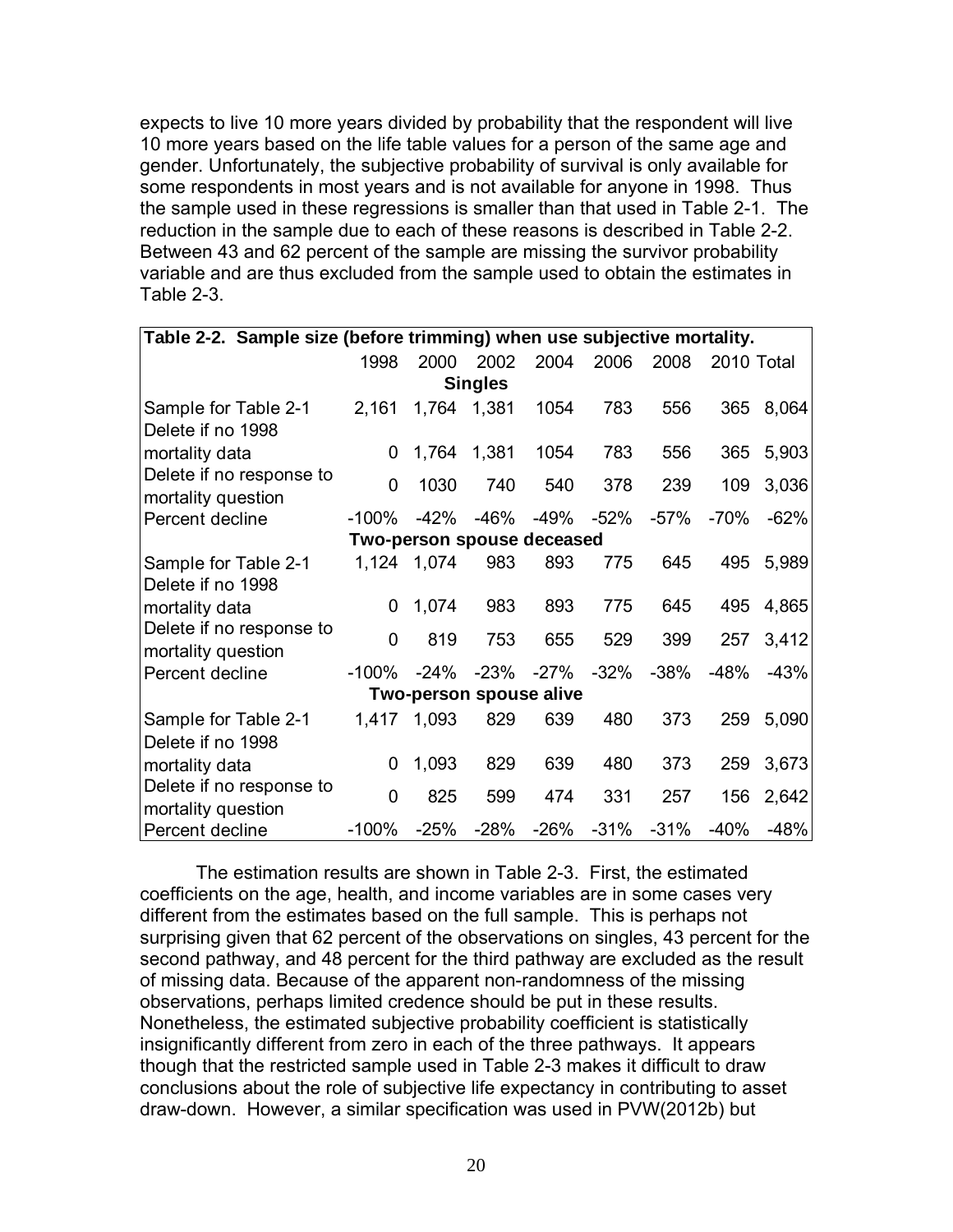estimation was based on all HRS cohorts. That analysis was not affected to the same extent by missing responses to the subject survival questions. The results also showed no statistically significant effect of the subjective probability of survival on assets.

| Table 2-3. Trimmed GLS estimates of the effect of health and  |  |  |  |  |  |  |
|---------------------------------------------------------------|--|--|--|--|--|--|
| annuity income on the evolution of non-annuity assets between |  |  |  |  |  |  |
| 1998 and LYO, by family pathway.                              |  |  |  |  |  |  |

|                    |                 |         | Original two-   |         | Original two-     |         |  |
|--------------------|-----------------|---------|-----------------|---------|-------------------|---------|--|
|                    |                 |         | person          |         | person            |         |  |
|                    | Continuously    |         | household with  |         | household with    |         |  |
|                    | single          |         | spouse deceased |         | spouse alive in   |         |  |
|                    |                 |         | in LYO          |         | <b>LYO</b>        |         |  |
| Variable           | <b>Estimate</b> | t-stat  | <b>Estimate</b> | t-stat  | <b>Estimate</b>   | t-stat  |  |
| assets t-1         | 0.68            | 60.82   | 0.62            | 61.23   | 0.75              | 65.48   |  |
| age                | $-1,840$        | $-1.47$ | $-391$          | $-0.34$ | $-4,555$          | $-2.15$ |  |
| $health(t-1)$      | 976             | 5.57    | 1,534           | 5.93    | 1,841             | 4.95    |  |
| D health           | 1,103           | 3.98    | 469             | 1.24    | 3,117             | 5.69    |  |
| <b>SS benefits</b> | 1.48            | 1.94    | 5.89            | 8.18    | 4.38              | 4.22    |  |
| pension benefits   | 1.60            | 5.76    | 4.00            | 11.31   | 1.76              | 5.32    |  |
| prob(10 yrs)       |                 |         |                 |         |                   |         |  |
| ratio              | 118             | 0.96    | -39             | $-0.21$ | $-367$            | $-1.34$ |  |
| <b>Year 2002</b>   | $-4,898$        | $-0.52$ | $-38,574$       | $-2.45$ | $-20,848$         | $-1.03$ |  |
| <b>Year 2004</b>   | $-3,144$        | $-0.28$ | 20,138          | 1.15    | 52,894            | 2.12    |  |
| <b>Year 2006</b>   | 62,355          | 3.37    | 29,931          | 1.52    | 55,673            | 1.69    |  |
| <b>Year 2008</b>   | $-13,973$       | $-0.81$ | 62,231          | 2.25    | 75,295            | 1.46    |  |
| <b>Year 2010</b>   | 8,432           | 0.35    | $-48,014$       |         | $-1.69 - 102,789$ | $-1.76$ |  |
| constant           | 157,071         | 1.51    | $-28,066$       |         | $-0.30$ 335,361   | 1.96    |  |
| N                  | 2,974           |         | 3,162           |         | 2,550             |         |  |
| wald               | 4,336           |         | 4,931           |         | 5,103             |         |  |

## **Section 4. Conclusions and Future Directions**

Our analysis of asset drawdown at the end of life suggests that the median change in assets between 1995 and the last year observed (LYO) is rather modest, but that for more than half of households, assets when last observed are below those in the early retirement period. It is difficult to summarize the draw-down of assets in any simple way, however; there is enormous heterogeneity in the change. Because many individuals were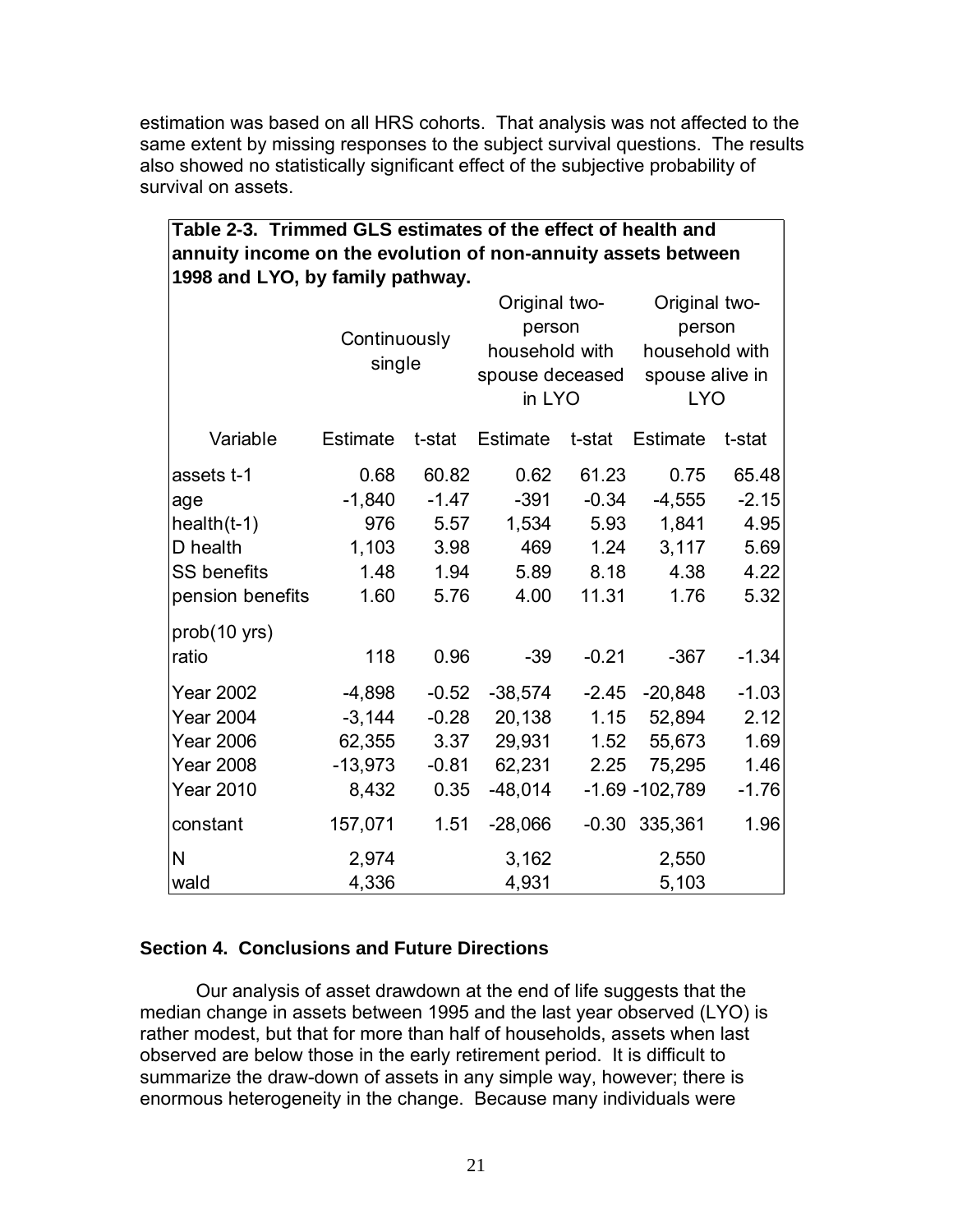observed in 1995 with relatively low levels of non-annuity assets, the median percent drawdown is sometimes quite large even though the dollar amount of draw-down is small. Persons who remained single and married persons predeceased by a spouse experienced median asset reductions of 30 to 50 percent between 1995 and the last year observed before their death. The reductions for persons whose spouse outlived them were much smaller.

We find that a large fraction of households have little or no wealth when they are last observed in the survey. Some might suggest that these housholds had "perfect foresight": they anticipated how long they would live and exhausted their wealth as they were approaching death. Several results are inconsistent with this view. First, most of those with little wealth at death also had little wealth in 1995. Thus the pattern is not one of wealth draw-down after retirement, but of arrival at retirement age without much wealth. Second, the drawdown of wealth is closely associated with poor health. In order to "time" the wealth profile to hit zero at death, persons would also have to anticipate health shocks. There is some evidence [Hurd and McGarry (2002), Hurd, McFadden and Merrill (2001)] that people are good judges of their own life expectancy, but the size and randomness of many health shocks would suggest that for many the depletion of assets was unanticipated and not planned for. Third, among those persons who had assets in 1995, many apparently exhausted their assets *before* death—our last measurement of assets is within two years of death, but many of these persons have yet to face large medical expenditures that occur disproportionately in the last six months of life. Finally, we find no significant relationship between the draw-down of assets and a variable that measures an individual's subjective life expectancy relative to population averages for persons of the same age and gender.

 While we do not uncover significant links between subjective mortality and asset draw-down, we do find substantively important links with other variables. We estimate that a 10 percentile point increment in health in the previous wave is associated with over \$6,000 more wealth for single persons in the current wave, over \$12,000 more for persons originally in two-person household with a deceased spouse by the LYO, and over \$14,000 more wealth for persons originally in two-person households with a surviving spouse at the LYO. The estimated effect of a 10 percentile point change in health between waves ranges from over \$4,000 for single persons to over \$17,000 for two-person households. A \$5,000 increment in Social Security is associated with increments in wealth ranging from about \$12,000 for single persons to over \$29,000 for persons originally married with a deceased spouse in the LYO. The relationship between non-annuity wealth and a \$10,000 increment in DB pension benefits ranges from about \$9,000 for single persons to over \$18,000 for persons originally married with a deceased spouse in the LYO. Thus our estimates suggest that both Social Security income and DB income are "protective" of non-annuity wealth, while poor health is strongly associated with the drawdown of non-annuity wealth.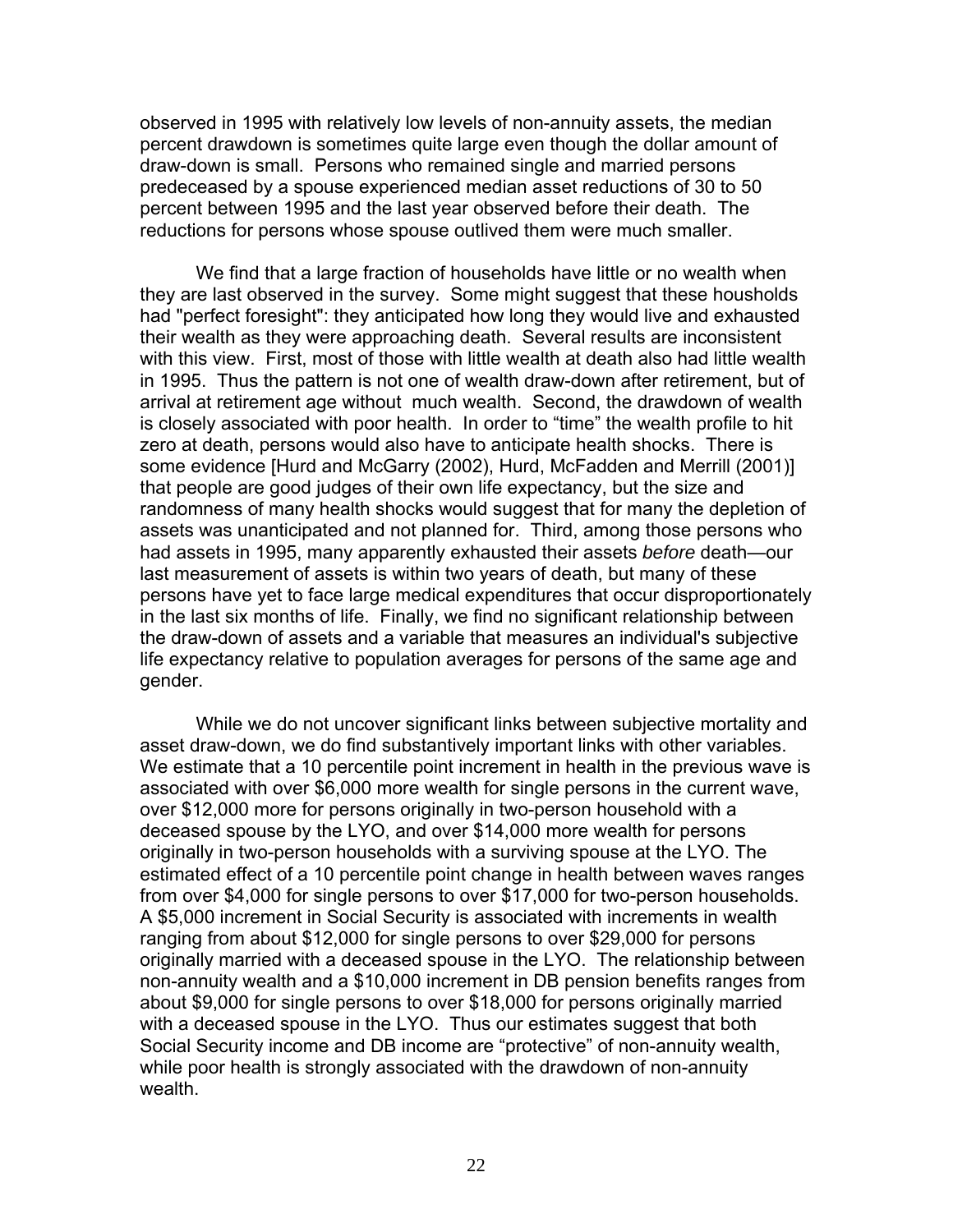Our results raise a number of important questions about the pre-retirement planning of those who reach late life with essentially no non-annuity assets. These households are disproportionately dependent on Social Security as their primary source of income, and they are unlikely to be able to respond to financial shocks such as out-of-pocket medical costs by relying on their own resources. One question about this group is whether their level of consumption in retirement is lower than their pre-retirement standard of living. Some households may choose to accept low levels of consumption at advanced ages and thus save little for retirement while young. On the other hand, HRS data summarized in Venti and Wise (2001) show that two-thirds of respondents say they would save more if they "could do it again." And those who said they saved too little had assets at retirement that were a much lower proportion of lifetime earning than those who said their saving was "about right."

 A second question is the extent to which low levels of retirement wealth accumulation reflect hardship prior to retirement. Particularly for households that have experienced chronic poor health, and associated low earnings, the observed level of assets at retirement may be the outcome of many years of financial struggle. For such households the level of Social Security benefits and other aspects of the social safety net, such as Medicare and Medicaid, are key determinants of retirement consumption.

 Finally, the evidence that those with the lowest wealth in retirement are often those in the poorest health underscores the need to better understand the causal pathways linking health to wealth at older ages as well as during traditional working years. The prospect of continued increase in health care costs suggests that the financial burden of out-of-pocket medical spending may continue to grow; this could strengthen some of the channels linking health and wealth. Our findings highlight the need to search for opportunities to identify how both chronic health conditions, and acute health shocks, affect the trajectory of wealth.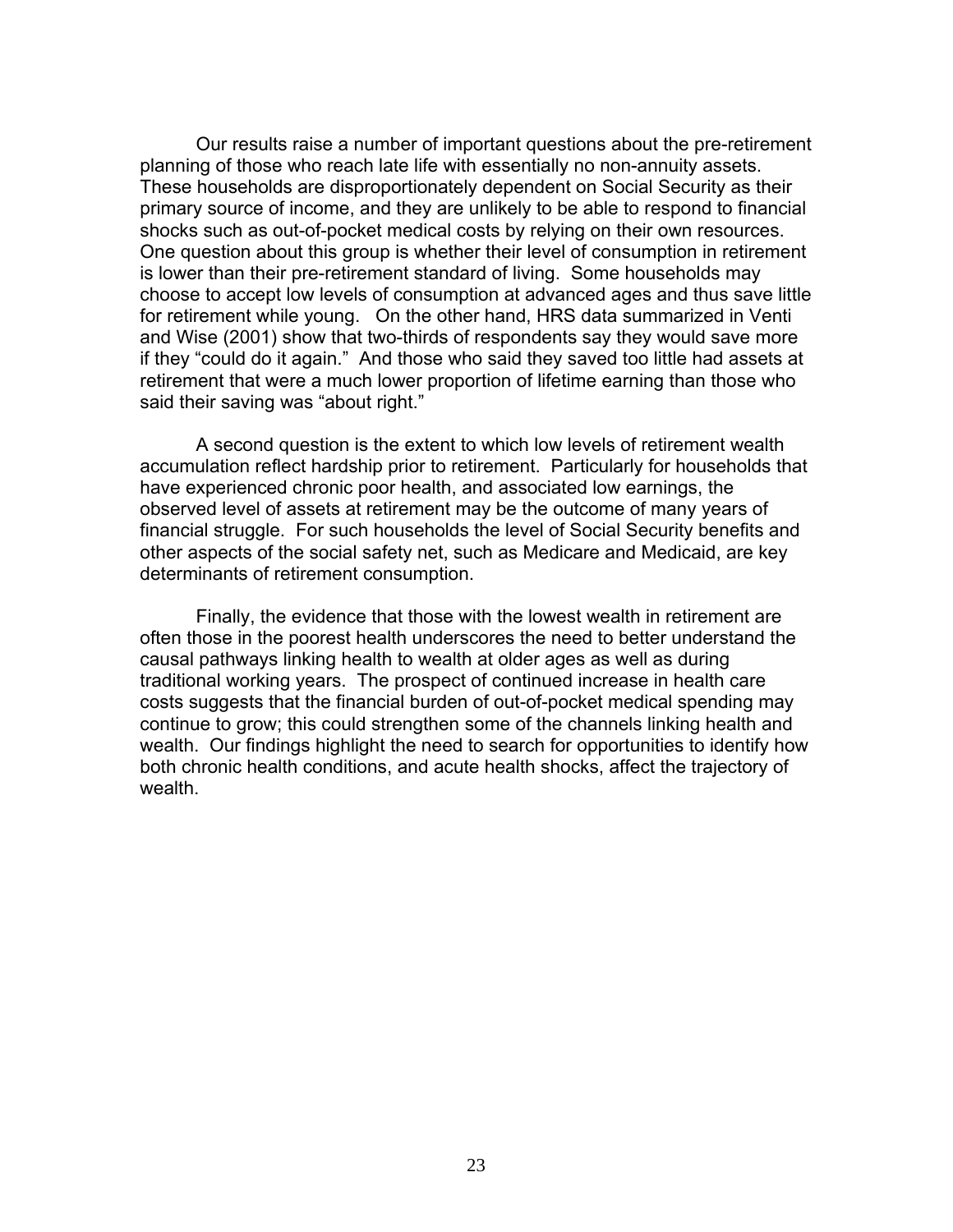# **References**

- Adams P., M. Hurd, D. McFadden, A. Merrill, and T. Ribeiro. "Healthy, Wealthy and Wise? Tests for Direct Causal Paths between Health and Socioeconomic Status," *Journal of Econometrics*, 112(1), 3-56, 2003.
- Anguelov, Chris, Howard Iams, and Patrick Purcell, Shifting Income Sources of the Aged," *Social Security Bulletin*, 72(3), 59-68, 2012.
- Attanasio, Orazio and Carl Emmerson, "Mortality, Health Status, and Wealth," *Journal of the European Economic Association*, 1(4):821-850, 2003.
- Case, Anne and Angus Deaton, "Health and Wealth Among the Poor: India and South Africa Compared," *American Economic Review* (Papers and Proceedings), 95, 229-233, 2005.
- Coile, Courtney and Kevin Milligan, "How Portfolios Evolve After Retirement: The Effect of Health Shocks," *Review of Income and Wealth*, 55, 226-248, 2009.
- Hurd, Michael, Daniel McFadden and Angela Merrill, "Predictors of Mortality among the Elderly," in D. Wise (ed.) *Themes in the Economics of Aging*, University of Chicago Press, 2001.
- Fisher, T. Lynn, "Estimates of Unreported Asset Income in the Survey of Consumer Finances and the Relative Importance of Social Security Benefits to the Elderly," *Social Security Bulletin*, 67(2), 47-53, 2007.
- Hurd, Michael, Daniel McFadden and Angela Merrill., "Predictors of Mortality Among the Elderly," in David A. Wise (eds.) *Themes in the Economics of Aging*, University and Chicago Press, p.171-198, 2001.
- Hurd, Michael and Kathleen McGarry, "The Predictive Validity of Subjective Probabilities of Survival," Economic Journal, 112(482), p. 966-985, 2002.
- Michaud, P. C. and A. van Soest, "Health and Wealth of Elderly Couples: Causality Tests using Dynamic Panel Data Models" *Journal of Health Economics* 27:5*,*pp. 1312-1325, 2008.
- Poterba, James, Steven F. Venti and David A. Wise. "The Asset Cost of Poor Health" NBER Working Paper No. 16389, 2010.
- Poterba, James, Steven F. Venti and David A. Wise. "Family Status Transitions, Latent Health, and the Post-Retirement Evolution of Assets?" in David A. Wise (ed.) *Explorations in the Economics of Aging*, University and Chicago Press, 2011
- Poterba, James, Steven F. Venti and David A. Wise. "Were They Prepared for Retirement? Financial Status at Advanced Ages in the HRS and AHEAD Cohorts." In David A. Wise (ed.) *Investigations in the Economics of Aging*, University and Chicago Press, 2012a.
- Poterba, James, Steven F. Venti and David A. Wise. "Health, Education, and the Post-Retirement Evolution of Household Assets," November 2012b.
- Rohwedder, Susann, Steven J. Haider, and Michael D. Hurd, "Increases in Wealth among the Elderly in the Early 1990s: How Much is Due to Survey Design?" *Review of Income and Wealth*, 52(4), 509-524, 2006.